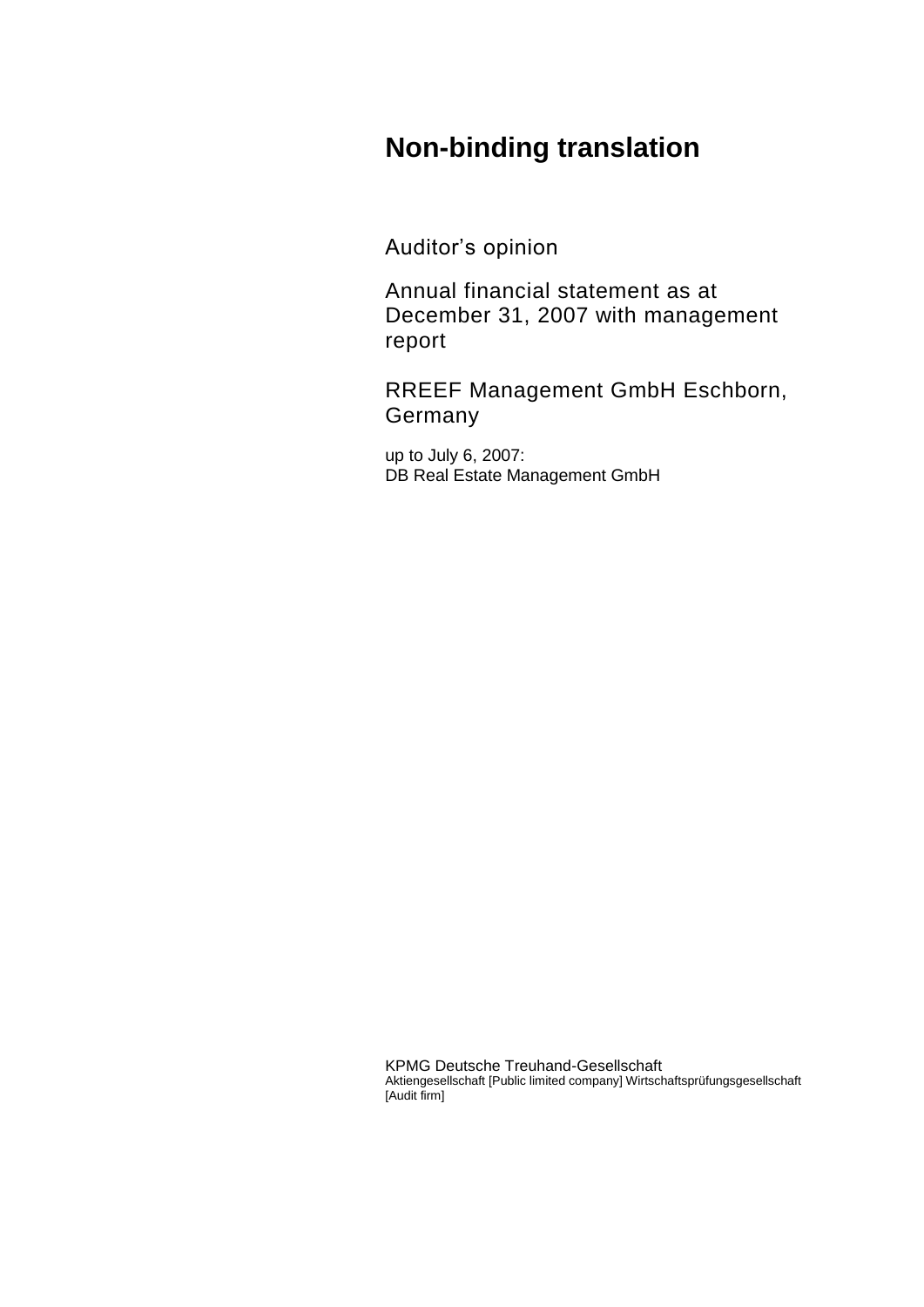#### **RREEF Management GmbH, Eschborn, Germany (formerly DB Real Estate Management GmbH, Eschborn)**

| Assets                                                                                  |                                 |                                 |
|-----------------------------------------------------------------------------------------|---------------------------------|---------------------------------|
|                                                                                         |                                 | 12/31/2006                      |
| A. Fixed assets                                                                         | €                               | €                               |
| I. Intangible assets                                                                    |                                 |                                 |
| Licenses and similar rights and values                                                  | 158.06                          | 348.55                          |
| II. Tangible assets<br>1. Buildings on external sites                                   | 515,649.22                      | 1,066,711.32                    |
| 2. Fixtures and fittings                                                                | 493,244.59<br>1,008,893.81      | 658,037.86<br>1,724,749.18      |
| III. Financial assets                                                                   |                                 |                                 |
| 1. Shares in affiliated companies<br>2 Holdings                                         | 69,904,232.47<br>133,312.74     | 71,697,489.59<br>421,609.36     |
| 3. Fixed asset securities                                                               | 15,515,293.28<br>85,552,838.49  | 14,545,145.60<br>86,664,244.55  |
|                                                                                         |                                 |                                 |
| <b>B. Current assets</b>                                                                | 86,561,890.36                   | 88,389,342.28                   |
| I. Inventories<br>Properties including completed construction work                      | 0.00                            | 250,000.00                      |
| II. Receivables and other assets                                                        |                                 |                                 |
| 1. Receivables from deliveries and services<br>2. Receivables from affiliated companies | 2,433,454.51<br>131,892,628.12  | 37,509.25<br>111,960,130.16     |
| 3. Receivables from companies, in which participating interests are held                | 3,186,431.53                    | 1,738,469.54                    |
| 4. Shareholding in project companies [Projektgesellschaften]<br>5. Other assets         | 10,343,220.10<br>6,534,976.93   | 14,833,366.23<br>7,670,352.75   |
|                                                                                         | 154,390,711.19                  | 136,239,827.93                  |
|                                                                                         | 154,390,711.19                  | 136,489,827.93                  |
| C. Prepayments and accrued income                                                       | 20,320.39                       | 25,152.86                       |
|                                                                                         |                                 |                                 |
| <b>Total assets</b><br><b>Trust assets</b>                                              | 240,972,921.94<br>71,522,633.57 | 224,904,323.07<br>71,305,000.00 |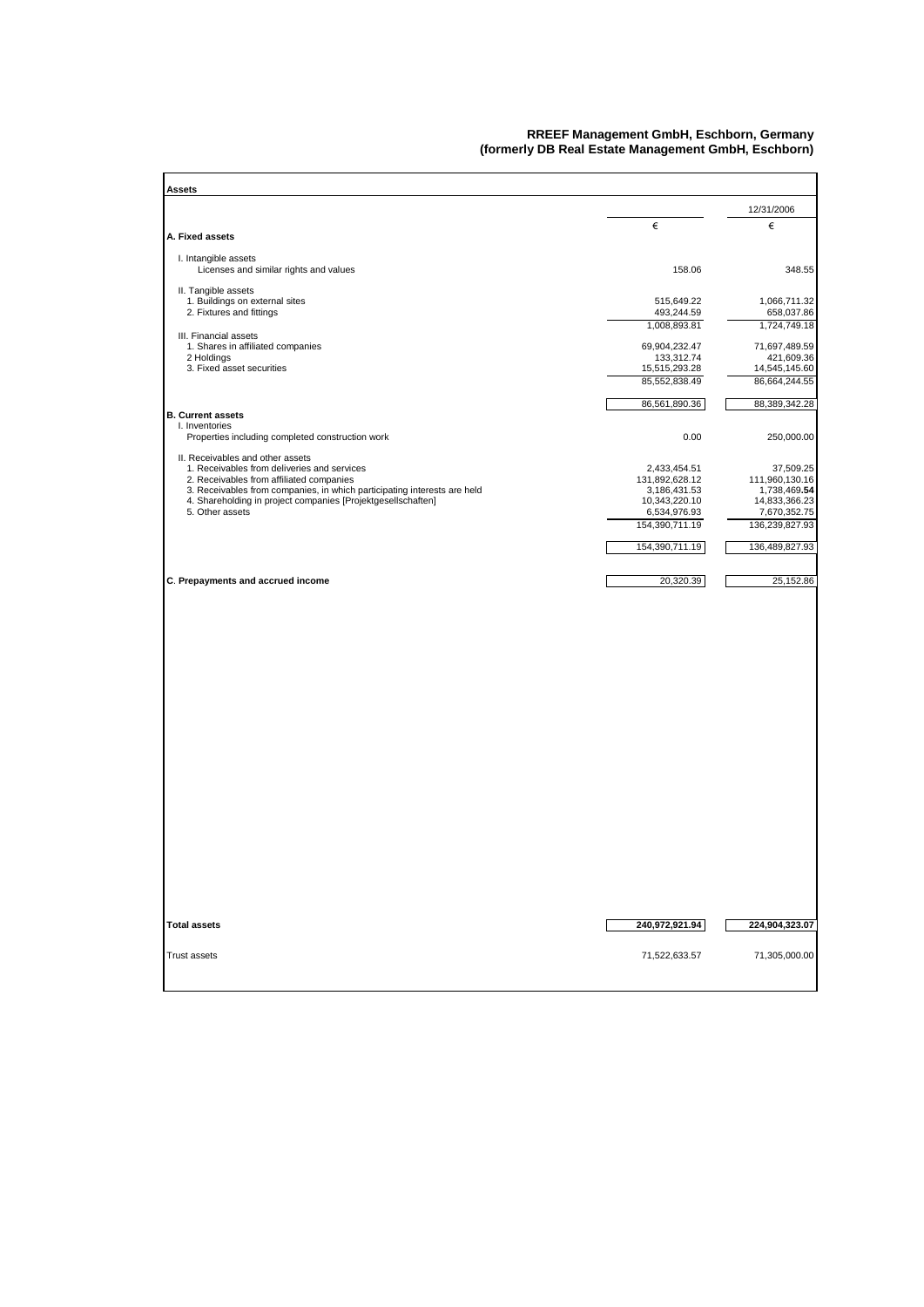#### **Balance sheet as at December 31, 2007**

|    |                                                                               |                                | Liabilities                    |
|----|-------------------------------------------------------------------------------|--------------------------------|--------------------------------|
|    |                                                                               |                                | 12/31/2006                     |
|    |                                                                               | €                              | €                              |
| А. | Equity capital                                                                |                                |                                |
|    | Subscribed capital<br>$\mathbf{I}$                                            | 7,500,000.00                   | 7,500,000.00                   |
|    | Capital reserves<br>Ш<br>Ш.<br>Retained earnings                              | 81,789,478.90<br>33,408,646.81 | 81,789,478.90<br>33,408,646.81 |
|    |                                                                               |                                |                                |
|    |                                                                               | 122,698,125.71                 | 122,698,125.71                 |
|    |                                                                               |                                |                                |
| В. | <b>Provisions</b>                                                             |                                |                                |
|    | 1.<br>Provisions for pensions and similar obligations                         | 12,278,888.00                  | 10,528,667.00                  |
|    | 2.<br>Tax reserves<br>Other provisions<br>3.                                  | 0.00<br>33,410,857.06          | 1,440,471.00<br>26,323,317.30  |
|    |                                                                               |                                |                                |
|    |                                                                               | 45,689,745.06                  | 38,292,455.30                  |
|    |                                                                               |                                |                                |
| C. | Liabilities                                                                   |                                |                                |
|    | 1.<br>Liabilities relating to financial institutions                          | 5,790,866.30                   | 5,919,278.40                   |
|    | Liabilities relating to deliveries and services<br>2.                         | 215,442.55                     | 112,698.74                     |
|    | Liabilities relating to affiliated companies<br>3.<br>Other liabilities<br>4. | 64,731,813.53<br>1,616,247.07  | 56,015,227.85<br>1,618,072.67  |
|    |                                                                               |                                |                                |
|    |                                                                               | 72,354,369.45                  | 63,665,277.66                  |
|    |                                                                               |                                |                                |
| D. | Prepayments and accrued income                                                | 230,681.72                     | 248,464.40                     |
|    |                                                                               |                                |                                |
|    |                                                                               |                                |                                |
|    |                                                                               |                                |                                |
|    |                                                                               |                                |                                |
|    |                                                                               |                                |                                |
|    |                                                                               |                                |                                |
|    |                                                                               |                                |                                |
|    |                                                                               |                                |                                |
|    |                                                                               |                                |                                |
|    |                                                                               |                                |                                |
|    |                                                                               |                                |                                |
|    |                                                                               |                                |                                |
|    |                                                                               |                                |                                |
|    |                                                                               |                                |                                |
|    |                                                                               |                                |                                |
|    |                                                                               |                                |                                |
|    |                                                                               |                                |                                |
|    |                                                                               |                                |                                |
|    | <b>Total liabilities</b>                                                      |                                |                                |
|    |                                                                               | 240,972,921.94                 | 224,904,323.07                 |
|    | <b>Trust liabilities</b>                                                      | 71,522,633.57                  | 71,305,000.00                  |
|    |                                                                               |                                |                                |
|    | Contingent liabilities                                                        | 43,787,700.53                  |                                |
|    |                                                                               |                                | 40,233,323.04                  |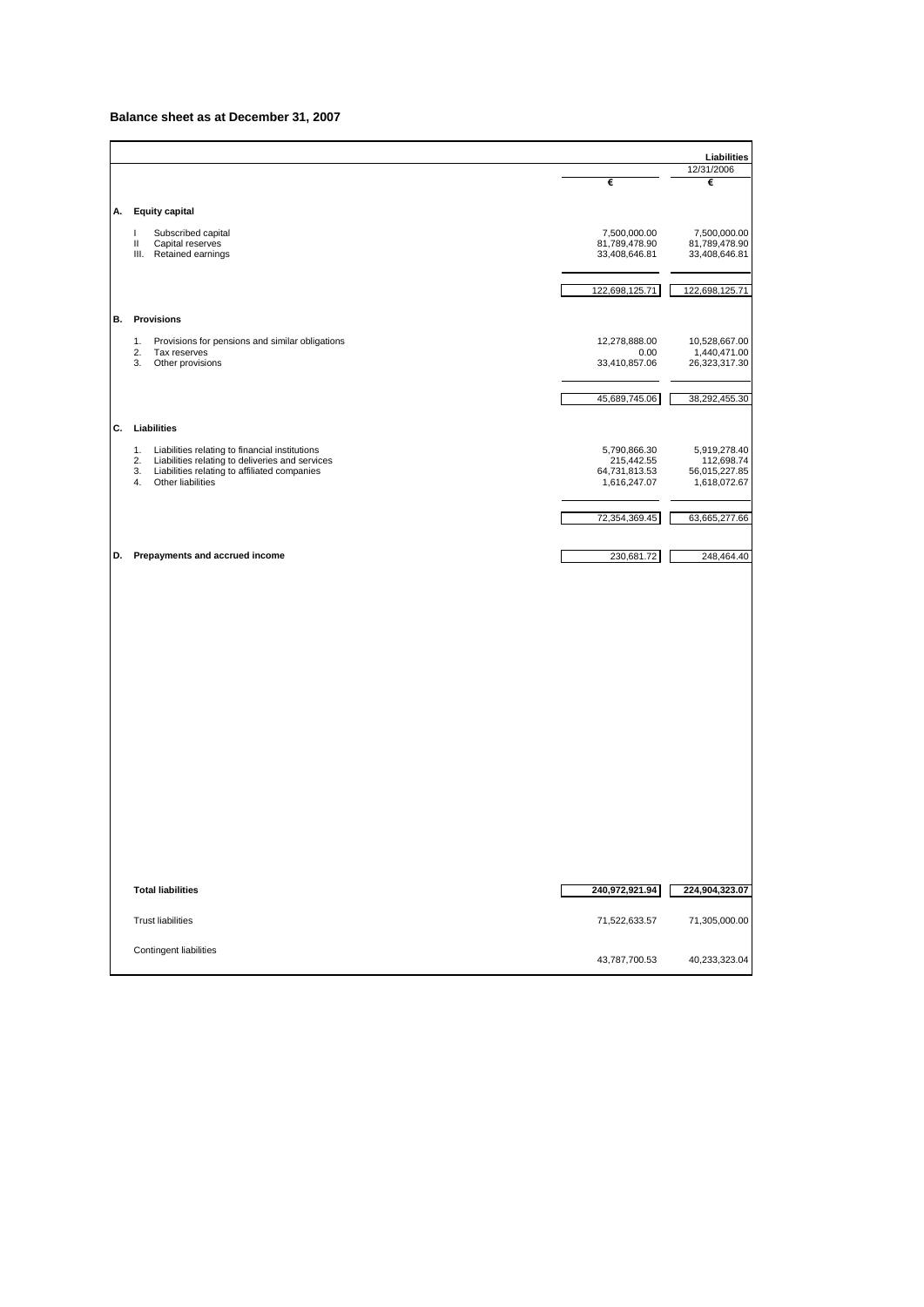# **RREEF Management GmbH, Eschborn, Germany (formerly DB Real Estate Management GmbH, Eschborn, Germany)**

# **Income statement for period from January 1 to December 31, 2007**

|                                                                                                                                                            | January 1 to December 31, 2007 |               |                              |
|------------------------------------------------------------------------------------------------------------------------------------------------------------|--------------------------------|---------------|------------------------------|
|                                                                                                                                                            |                                |               | 2006                         |
|                                                                                                                                                            | €                              | €             | €                            |
| 1. Sales revenue                                                                                                                                           |                                | 29,769,714.50 | 18,710,880.21                |
| 2. Reduction of existing real estate including completed<br>construction work                                                                              |                                | $-250,000.00$ | 0.00                         |
| 3 Other operating income                                                                                                                                   |                                | 10,513,986.80 | 18,652,410.47                |
| 4. Expenditure for purchased services                                                                                                                      |                                | 2,033,693.57  | 2,539,495.97                 |
| 5 Personnel costs<br>a) Wages and salaries<br>b) Social security contributions and expenditure for<br>pension schemes and support                          | 10,379,789.97<br>1,888,632.58  | 12,268,422.55 | 8,633,122.74<br>1,687,068.11 |
| - of which the following corresponded to pension schemes<br>€819,963.91 (€486,379.77 in previous year)                                                     |                                |               |                              |
| 6. Depreciation:<br>a) Intangible assets of fixed assets and tangible assets<br>b) On assets of current assets, provided that these exceed                 | 720,332.60                     |               | 913,968.92                   |
| the usual depreciation in the corporation                                                                                                                  | 1,379,492.40                   | 2,099,825.00  | 8,881,497.02                 |
| 7. Other operating expenditure                                                                                                                             |                                | 27,879,612.32 | 27,350,187.43                |
| 8. Earnings from<br>a) Holdings<br>- of which the following corresponded to affiliated companies<br>€86,170.82 (€2,046,273.48 in previous year).           | 11,705,136.41                  |               | 2,138,114.61                 |
| b) Profit-transfer agreements<br>- of which the following corresponded to affiliated companies<br>€30,154,630.58 (€37,539,136.65 in previous year)         | 30,154,630.58                  | 41,859,766.99 | 37,539,136.65                |
| 9. Revenue from other fixed-asset securities<br>- of which the following corresponded to affiliated companies<br>€0.00 (€0.00 in previous year)            |                                | 905,885.23    | 0.00                         |
| 10. Other interest and similar revenues<br>of which the following corresponded to affiliated companies<br>€2,850,738.63 (€6,237,398.40 in previous year)   |                                | 5,286,715.02  | 6,244,814.79                 |
| 11. Depreciation of financial assets                                                                                                                       |                                | 2,871,795.77  | 15, 162, 325. 17             |
| 12. Interest and similar expenditure<br>of which the following corresponded to affiliated companies<br>€1,095.092.01 (€800,098.82 in previous year)        |                                | 2,832,422.47  | 9,859,007.90                 |
| 13. Expenditure from assumption of losses<br>of which the following corresponded to affiliated companies<br>€2,850,738.63 (€6,237,398.40 in previous year) |                                | 2,541.44      | 2,979,131.98                 |
| 14. Results of ordinary business activities                                                                                                                |                                | 38,097,755.42 | 5,279,551.49                 |
| 15. Taxes on income and earnings                                                                                                                           |                                | 2,419,045.12  | $-2,345,798.48$              |
| 16. Other taxes                                                                                                                                            |                                | 1,808.55      | 1,876,216.63                 |
| 17. On the basis of profit transferred as a result of profit-transfer agreements                                                                           |                                | 35,676,901.75 | 5,749,133.34                 |
| 18. Annual net income                                                                                                                                      |                                | 0.00          | 0.00                         |
| 19. Withdrawal from capital reserves                                                                                                                       |                                | 0.00          | 83,423,570.19                |
| 20. Advance dividend                                                                                                                                       |                                | 0.00          | -83,423,570.19               |
| 21. Net earnings                                                                                                                                           |                                | 0.00          | 0.00                         |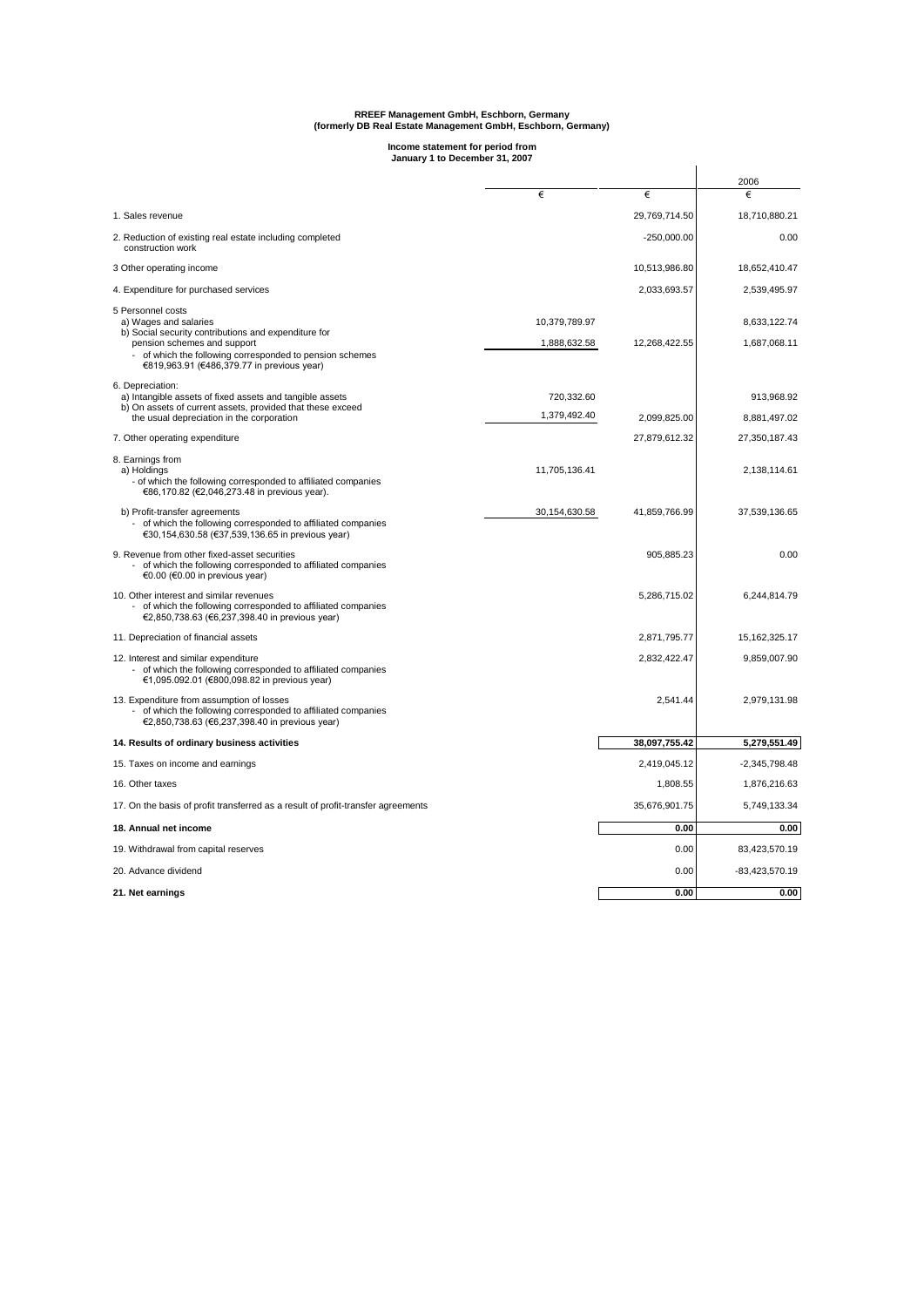### **RREEF Management GmbH, Eschborn, Germany (formerly DB Real Estate Management GmbH, Eschborn)**

#### **Notes on the accounts for the 2007 business year**

# **I. General**

The year-end results of RREEF Management GmbH, Eschborn (formerly DB Real Estate Management GmbH, Eschborn), were prepared as at December 31, 2007 in accordance with the rules of the HGB (*Handelsgesetzbuch* - German Commercial Code) and the GmbH Act.

The income statement was prepared in accordance with the total expenditure procedure and on the basis of §158 (1) of the AktG.

The company has listed all of the mandatory information on the individual balance sheet items together in the notes. By law, this information can be included either as a note to the accounts, in the items on the balance sheet, or in the notes.

The list of shareholdings in accordance with § section 285 No. 11 and 11a of the HGB is filed at Frankfurt am Main District Court under commercial registry no. B 26724.

As at the reporting date, RREEF Management GmbH meets the criteria of a medium-sized corporation as per § 267 Par. 2 HGB.

In 2007, the assets and liabilities of the following companies were merged into RREEF Management GmbH:

DB Grundbesitz-Entwicklungs GmbH, Eschborn DEGRU Fünfte Beteiligungsgesellschaft GmbH, Eschborn

In 2007, the assets and liabilities of the following companies accrued to RREEF Management GmbH:

Deutsche Grundbesitz Tauernallee GmbH & Co. KG, Eschborn Deutsche Grundbesitz-Anlagegesellschaft Dr. Rühl & Co. - Anlagefonds 5 Hof/Salzgitter - KG, Cologne Deutsche Grundbesitz-Anlagegesellschaft Dr. Rühl & Co. - Anlagefonds 8 Bahnhofs-Center Gelsenkirchen - KG, Hamburg

#### **II. Balance sheet and valuation methods**

### **General**

Credits with financial institutions that are also affiliated companies are shown under the item "Receivables from affiliated companies". Liabilities with respect to financial institutions that are also affiliated companies are shown under the item "Liabilities relating to affiliated companies".

Shares in companies that are intended for sale and are not viewed as a long-term investment for the company are shown in the current assets under the item "Shareholding in project companies [Projektgesellschaften]" as per §265 (5) of the HGB [German Commercial Code].

In respect to  $\S 265$  (6) of the HGB, a change was made to the item description for  $\S 266$  (2) and § 275 (2) No. 5 and No. 9 of the HGB.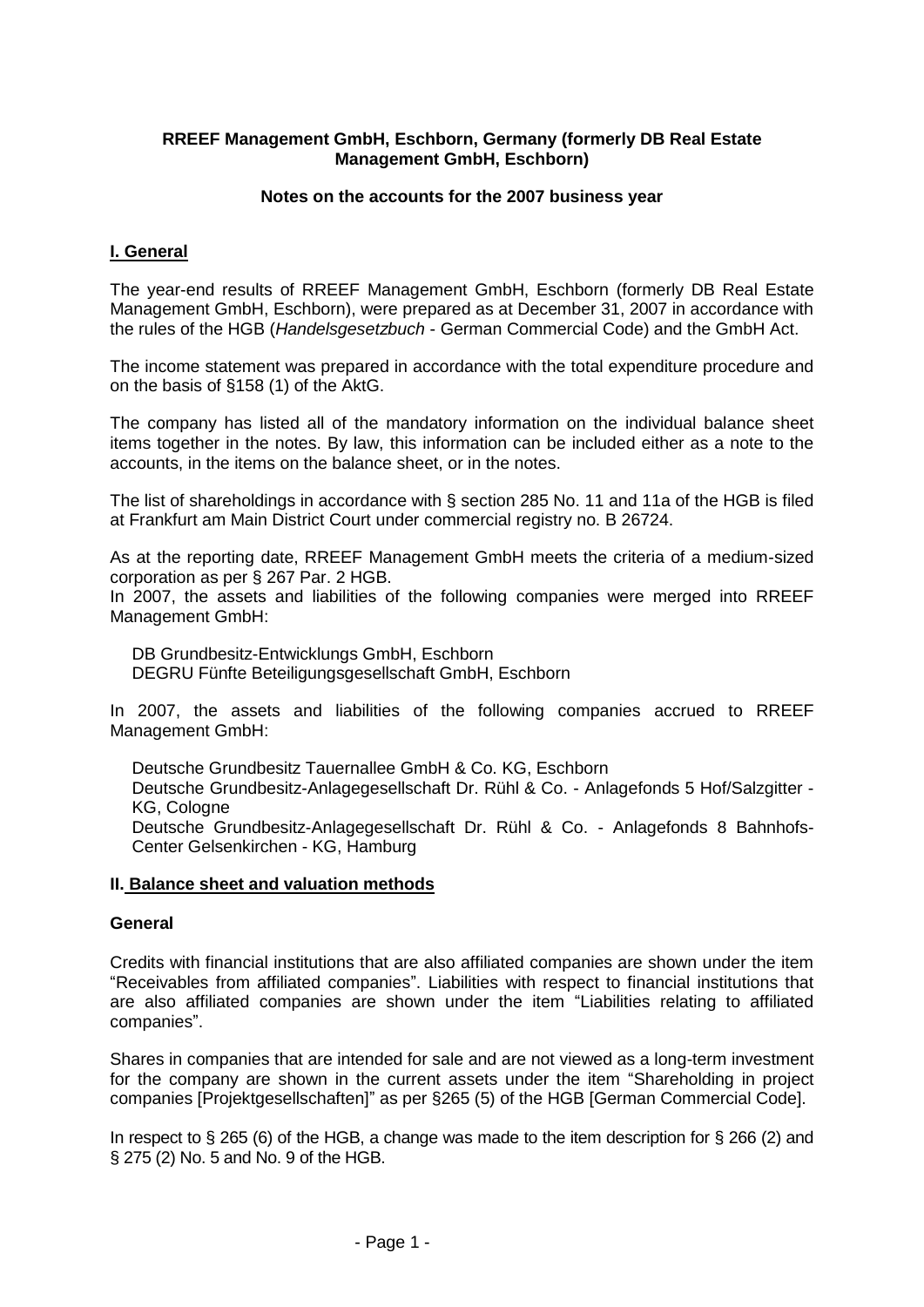# **Fixed assets**

Intangible assets and tangible assets are shown with the purchase costs minus the straightline or declining-balance depreciation allowed under tax law based on the useful life of the assets.

Depreciable movable assets of the fixed assets up to a value of  $€410.00$  were written off in full in the year of acquisition in accordance with  $\S 6 (2)$  of the EStG.

In accordance with § 7 (3) of the EStG, a change from the declining-balance method of depreciation to the equal distribution of the remaining value over the remainder of its life is carried out in the year in which the change leads to a higher depreciation amount.

The financial assets were shown based on the purchase costs, or in the case of anticipated long-term depreciation, based on the lower fair value on the balance sheet date. Appreciation in value happens as per § 280 (1-1) of the HGB, if the reason for unplanned depreciation has been omitted.

#### **Current assets**

Receivables and other assets were assessed based on their purchase costs or their lower fair value. Corporation tax credits which result from the former imputation method are assessed according to their cash value. This is based on a discount rate of 4.06% p.a.

Currency receivables were valuated using the conversion rate on the posting date or, to comply with the lowest value principle, using the lower conversion rate on the balance sheet date.

Shares in project companies were valuated based on the purchase costs or the lower fair value (§ 253 (3) of the HGB).

#### **Provisions and liabilities**

Provisions for pensions and similar obligations were recorded using their going-concern value on the basis of an interest rate of 6% in accordance with actuarial calculations as per § 6a of the EStG. This is based on the 2005 mortality table produced by G. Heubeck-Richttafeln GmbH.

Other provisions were assessed in such a way that they take all recognizable risk into account. Long-term provisions with an interest component were discounted by 5%.

Liabilities were assessed based on the repayment amounts.

Currency liabilities were converted based on the current rate at the time that the liability was incurred or based on the higher conversion rate on the balance sheet date.

#### **III. Notes to the balance sheet**

#### **1. Fixed assets**

For the development of the fixed assets, refer to the separately described assets analysis (gross assets table) (attachment A to the notes on the accounts).

Due to reductions in value, unplanned depreciation in the amount of T€2,872 was required for the financial assets (T€15,162 in previous year).

Revaluations of financial assets were carried out in the amount of T€3,837 (T€1,990 in previous year).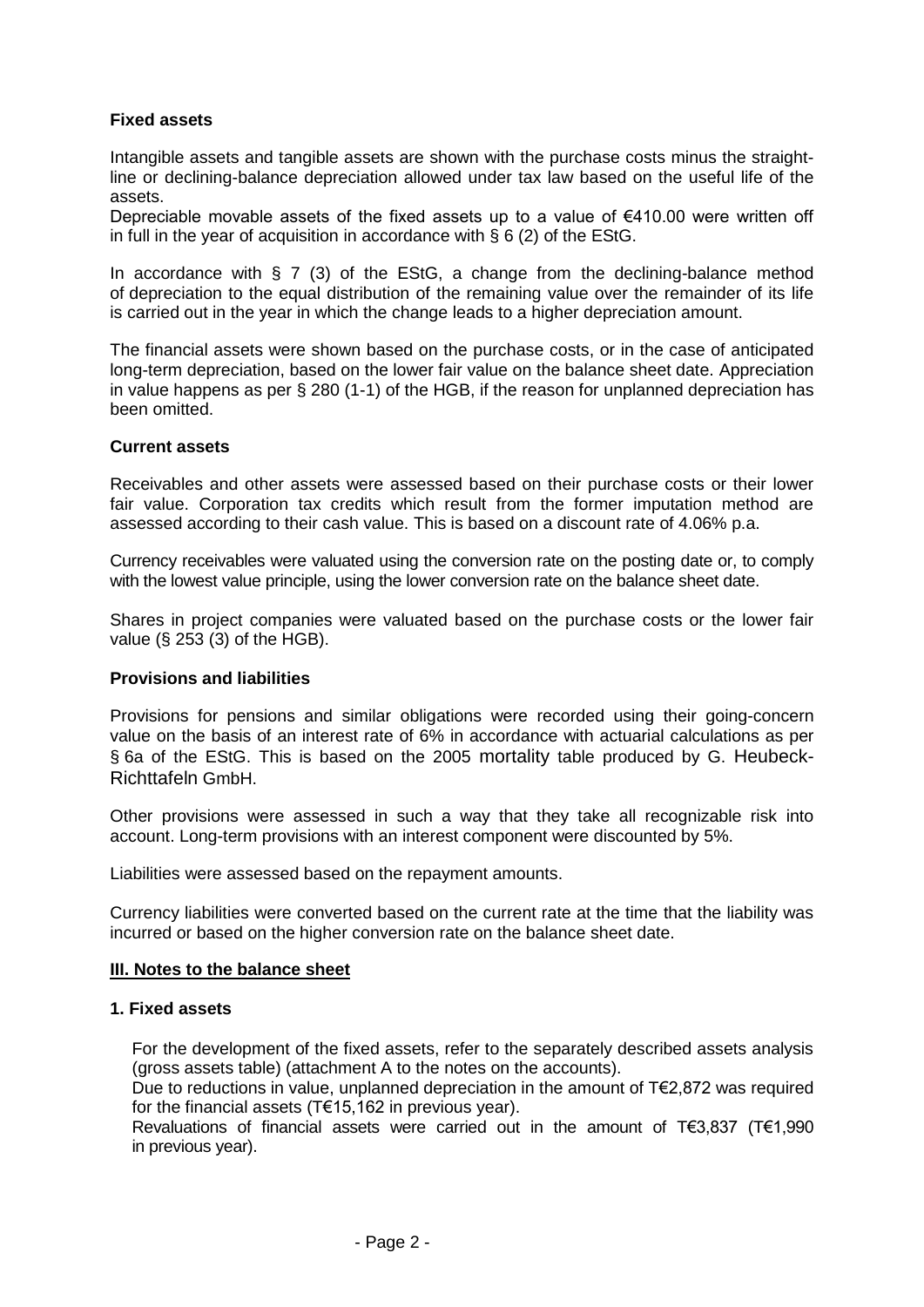The fixed asset securities contain fund shares only, and must be used exclusively for the fulfillment of pension obligations for employees and pensioners of RREEF Management GmbH in Germany.

### **2. Inventories**

The three premises in Berlin, which were taken over in the previous year within the context of the accrual for the investment company Quartier in respect to Museuminsel mbH & Co. KG, Berlin, were sold during 2007.

### **3. Receivables and other assets**

Receivables from affiliated companies are set out as follows:

|                                                                         |                         | Of which                  |                                    |                         |  |  |
|-------------------------------------------------------------------------|-------------------------|---------------------------|------------------------------------|-------------------------|--|--|
|                                                                         | Total                   | RT of more than<br>1 year | From other affiliated<br>companies | From<br>shareholders    |  |  |
| (Figures for previous year in brackets)                                 | $\epsilon$ in thousands | $\epsilon$ in thousands   | $\epsilon$ in thousands            | $\epsilon$ in thousands |  |  |
| Loans (incl. interest accrued)                                          | 17,916<br>(22, 279)     | 5,638<br>(5,638)          | 17,916<br>(22, 279)                | (0)                     |  |  |
| Cash and cash equivalents                                               | 77,852<br>(29, 645)     | (0)                       | 18,170<br>(8,900)                  | 59,682<br>(20, 745)     |  |  |
| Other receivables from financial institutions                           | 143<br>(10)             | (0)                       | (3)                                | 135<br>(7)              |  |  |
| Receivable from profit-transfer agreement                               | 30,155<br>(5,530)       | (0)                       | 30,155<br>(5,530)                  | 0<br>(0)                |  |  |
| Receivable from profit-transfer agreement from financial<br>institution | (32,009)                | (0)                       | (32,009)                           | (0)                     |  |  |
| Receivables from integrated tax entity                                  | 3,179<br>(19, 415)      | (0)                       | 2,955<br>(18, 861)                 | 22A<br>(554)            |  |  |
| Remaining receivables from deliveries and services                      | 2,648<br>(3,072)        | (0)                       | 2,507<br>(3,056)                   | 141<br>(16)             |  |  |
|                                                                         | 131,893                 | 5,638                     | 71,712                             | 60,181                  |  |  |
|                                                                         | (111,960)               | (5,638)                   | (90, 638)                          | (21, 322)               |  |  |

The shares in project companies include property and management companies with a book value of T€10,343 (T€14,833 in previous year). T€10,006 of this (T€14,610 in previous year) is allotted to shares in affiliated companies.

The Other assets item (T€6,535, T€7,670 in previous year) mainly includes receivables from tax refund claims in the amount of T€6,336 (T€7,661 in previous year).

### **4. Equity capital**

RREEF Management GmbH is a wholly owned subsidiary of Deutsche Bank AG, Frankfurt am Main. The share capital is fully paid up.

Capital reserves are maintained in accordance with § 272 (2) No. 4 of the HGB.

As at December 19, 2001, a profit and loss transfer agreement was concluded between RREEF Management GmbH and Deutsche Bank AG, Frankfurt am Main. The profit and loss transfer agreement came into effect from a taxation perspective on January 1, 2001 (corporation tax and trade tax integrated company). On the basis of this agreement, RREEF Management GmbH shows expenditure from the profit and loss transfer agreement in the amount of T€35,677 (T€5,749 in the previous year).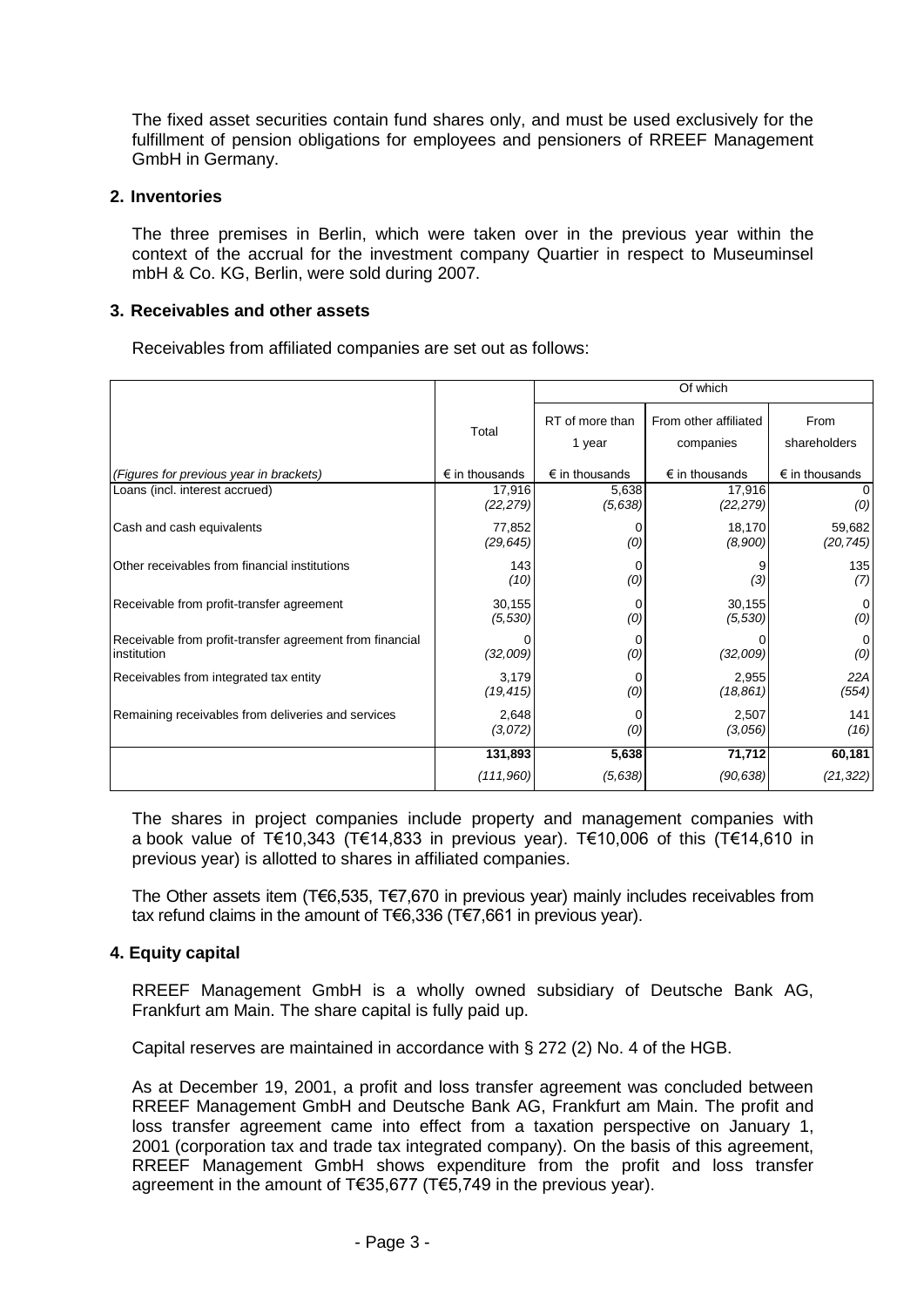Further profit and loss transfer agreements exist between RREEF Management GmbH and the subsidiaries listed below:

- Since January 1, 2002: Deutsche Immobilien Treuhandgesellschaft mbH, Eschborn the limited company Deutsche Grundbesitz-Anlagegesellschaft, Eschborn der RREEF Investment GmbH, Eschborn (formerly DB Real Estate Investment GmbH, Eschborn)
- Since January 1, 2003: DEGRU Zweite Beteiligungsgesellschaft mbH, Eschborn
- Since January 1, 2006: RREEF Spezial Invest GmbH, Eschborn (formerly DB Real Estate Spezial Investment GmbH, Eschborn)

#### **5. Provisions for pensions and similar obligations**

Provisions for pensions and similar obligations are based on actuarial calculations for the 2007 fiscal year in the amount of T€12,279 (T€10,529 in previous year).

#### **6. Tax reserves**

The tax reserves from the previous year in the amount of T€1,440 in relation to the expected corporation tax payment were used in full on completion of the tax audit.

#### **7. Other provisions**

Other provisions include obligations with respect to employment in the amount of  $T \in 5.057$ (T€3,815 in previous year) and obligations relating to auditing and consulting services in the amount of T€645 (T€1,058 in previous year). Obligations from current projects amount to T€26,205 (T€19,432 in previous year).

Obligations from current projects include obligations arising from two delivery rights in the amount of T€14,411 in total (T€9,909 in previous year). A delivery right relates to an invested, closed-end real estate fund (date of delivery: December 31, 2019, valuation for repurchase price in the amount of 112% of the equity capital paid in: €21.8 million). The other obligation results from the delivery right guaranteed by RREEF Management GmbH under the terms of the contract for 679,079 registered stocks of a real estate company. As at December 31, 2009, the shareholders were granted the right to return registered stocks for a guaranteed minimum interest rate (4.5% p.a.).

There are also other obligations in the amount of  $T \in 1,503$  (T $\in 2,019$  in previous year), including obligations from accruals in the amount of T€246 (T€258 in previous year) as well as a reinstatement obligation in the amount of T€643 (T€592 in previous year).

### **8. Liabilities relating to financial institutions**

Liabilities to non-affiliated companies amount to T€5,791 (T€5,919 in previous year), of which T€0 (T€0 in previous year) corresponds to a residual term of more than five years. The liabilities are secured in the amount of T€5,791 (T€5,919 in previous year) through rights of lien to the shares of limited partners.

### **9. Liabilities relating to deliveries and services**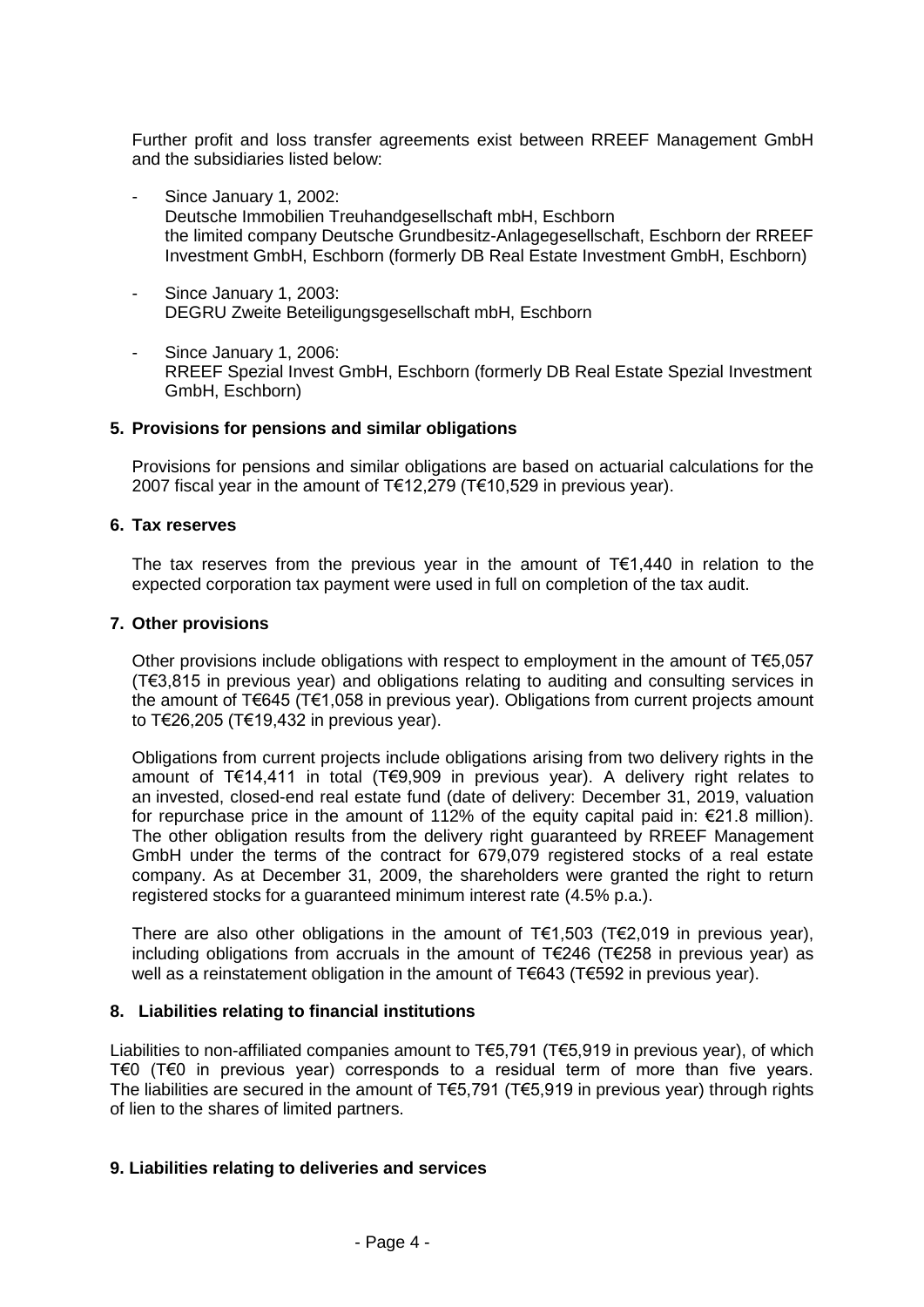All liabilities relating to deliveries and services are for a residual term of up to one year (T€215; T€113 in previous year).

There is no security provided.

# **10. Liabilities relating to affiliated companies**

|                                                         |                    | Of which                                        |                                           |                             |  |  |
|---------------------------------------------------------|--------------------|-------------------------------------------------|-------------------------------------------|-----------------------------|--|--|
|                                                         | Total              | With an RT<br>of up to one year                 | Relating to other<br>affiliated companies | Relating<br>to shareholders |  |  |
| (Figures for previous year in brackets)                 |                    | $\epsilon$ in thousands $\epsilon$ in thousands | $\epsilon$ in thousands                   | $\epsilon$ in thousands     |  |  |
| Granting of loans (incl. interest accrued)              | 8,714              | 8,714                                           | 8,714                                     | $\overline{0}$              |  |  |
|                                                         | (11, 455)          | (11, 455)                                       | (11, 455)                                 | (0)                         |  |  |
| Other liabilities<br>relating to financial institutions | (0)                | (0)                                             | (0)                                       | (0)                         |  |  |
| Liabilities from integrated tax entity                  | 806                | 806                                             | 806                                       | $\Omega$                    |  |  |
| relating to affiliated companies                        | (170)              | (170)                                           | (170)                                     | (0)                         |  |  |
| Liabilities from integrated tax entity                  | 14,666             | 14,666                                          | (0)                                       | 14,666                      |  |  |
| relating to financial institutions                      | (32, 496)          | (32, 496)                                       |                                           | (32, 496)                   |  |  |
| Liabilities from profit-transfer agreement              | 35,680<br>(8, 728) | 35,680<br>(8, 728)                              | (2, 979)                                  | 35,677<br>(5, 749)          |  |  |
| <b>Residual liabilities</b>                             | 4,866              | 4,866                                           | 2,269                                     | 2,597                       |  |  |
|                                                         | (3, 166)           | (3, 166)                                        | (1,656)                                   | (1,510)                     |  |  |
|                                                         | 64,732             | 64,732                                          | 11,792                                    | 52,940                      |  |  |
|                                                         | (56, 015)          | (56, 015)                                       | (16, 260)                                 | (39, 755)                   |  |  |

Liabilities to affiliated companies include liabilities to financial institutions in the amount of T€53,109 (T€39,873 in previous year).

There is no security provided.

### **11. Other liabilities**

Other liabilities mainly relate to payable wage taxes and church taxes (T€221) and to social security (T€1,165).

All other liabilities have a residual term of up to one year. There is no security provided.

# **12. Trust assets/Trust liabilities**

The trust assets are offset by trust asset obligations in the same amount on the liabilities side. Obligations of T€71,523 (T€71,305 in previous year) are included, such as those relating to shareholders of two unchanged investment companies.

### **13. Contingent liabilities and information on derivative financial instruments**

The contingent liabilities include liabilities from guarantees in the amount of T€36,645 (T€32,267 in previous year), of which T€0.00 (T€0.00 in previous year) relate to affiliated companies. There are also share certificate pledges totaling T€7,142 (T€7,966 in previous year), of which T€7,142 (T€7,966 in previous year) relate to affiliated companies.

When investing in closed-end real estate funds and real estate share companies, RREEF Management GmbH issued delivery rights to investors. In addition to the delivery right for the shares in a real estate fund which is taken into account in the provisions (submission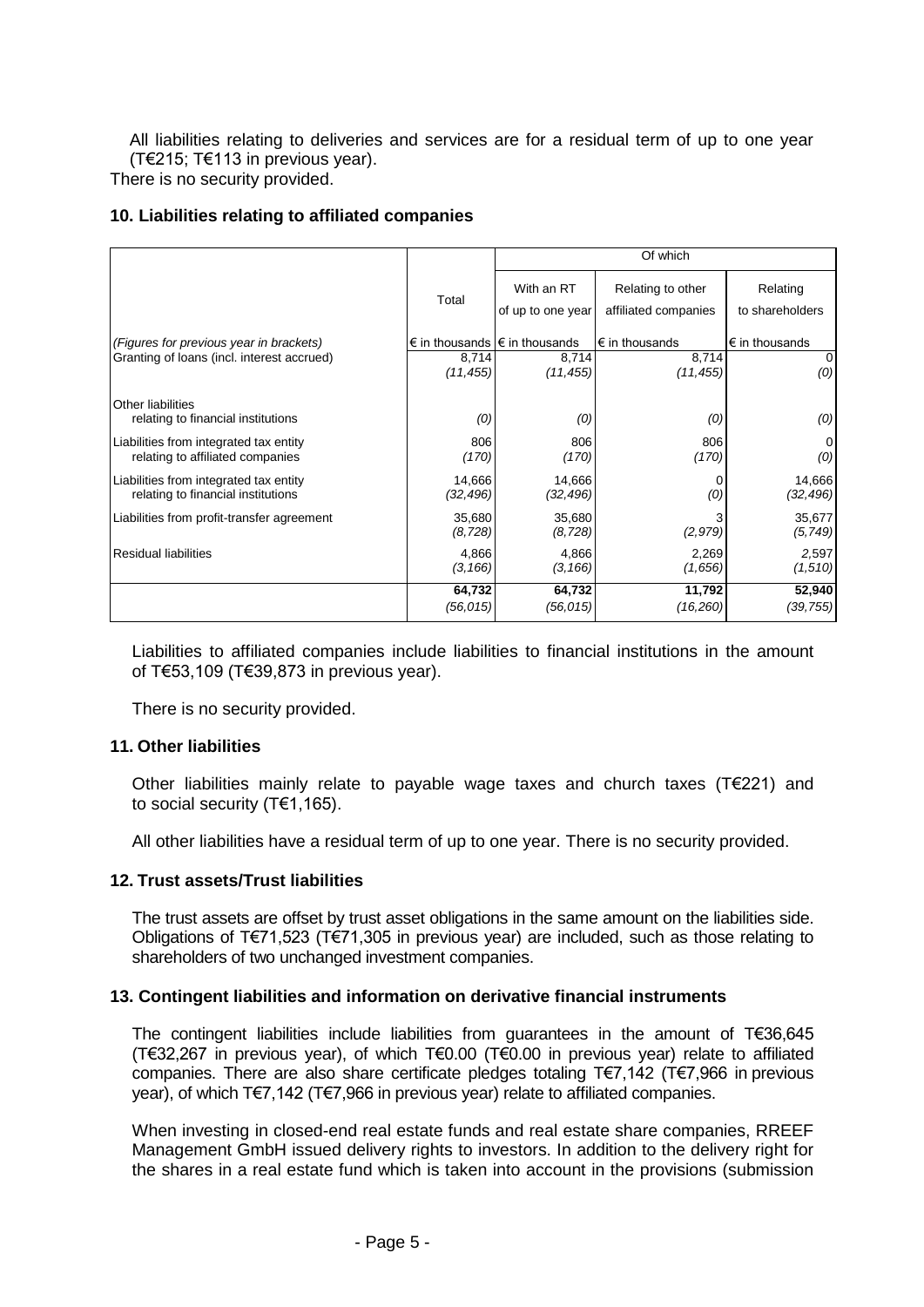of an irrevocable purchase offer for the acquisition of holdings in 2019 in the amount of 112% of the paid investment amount of €21.8 million), a second delivery right exists for 679,079 registered stocks as at December 31, 2007 (date of delivery: December 31, 2009; valuation is based on the original purchase price minus deductible dividends paid up to now. The valuation is carried out on a monthly basis using the Black-Scholes model. At the current time, no additional drawdown risks can be identified using the risk provisions already established for the closed-end real estate fund.

Moreover, in relation to the investment of a closed-end real estate fund in respect to the shareholders, RREEF Management GmbH has committed, in the case of a company drawdown from which collateral is provided for founding shareholders for financing purposes, to enable the company to discharge the claim of the mortgagee at any stage.

#### **14. Letters of comfort**

For DI Deutsche Immobilien Baugesellschaft GmbH, Eschborn, and DI Deutsche Immobilien Treuhandgesellschaft GmbH, Eschborn, RREEF Management GmbH shall ensure, except in the event of a political risk, that they can fulfill their contractual obligations. The companies specified above are affiliated companies.

Furthermore, RREEF Management GmbH provided letters of comfort as loan collateral for two projects in total, one of which was in favor of Deutsche Bank AG, Frankfurt am Main, and one in favor of a third party.

#### **15.Other financial obligations and information on derivative financial instruments**

Obligations from rental and leasing agreements with more than an one-year duration stood at T€4,214 (T€7,015 in previous year).

Within the framework of a project in Berlin, RREEF Management GmbH submitted a rental guarantee which does not take effect until completion of a ten-year tenancy agreement.

#### **IV. Notes on the income statement**

#### **1. Sales revenue**

The sales revenues of T€29,770 (T€18,711 in previous year) generated exclusively in the domestic market, relates predominantly to earnings from agency agreements (general services, fund and property management) in the amount of T€27,394 (T€16,307 in previous year) as well as other services in the amount of T€2,376 (T€2,404 in previous year).

The sales revenues include out-of-period earnings in the amount of  $T \in 1,043$  (T $\in 1,111$  in previous year), which predominantly relate to earnings from agency business.

#### **2. Reduction of existing real estate including completed construction work**

This relates to the sale of the three shop units in Berlin, which were taken over in the previous year as part of the accrual for the investment company Quartier in respect to Museuminsel GmbH & Co. KG.

#### **3. Other operating income**

This mainly includes income from the release of provisions (T€1,695, T€4,986 in previous year), from remuneration for business management activities (T€1,024, T€3,375 in previous year), from sub-letting (T€2,692, T€2,635 in previous year) as well as income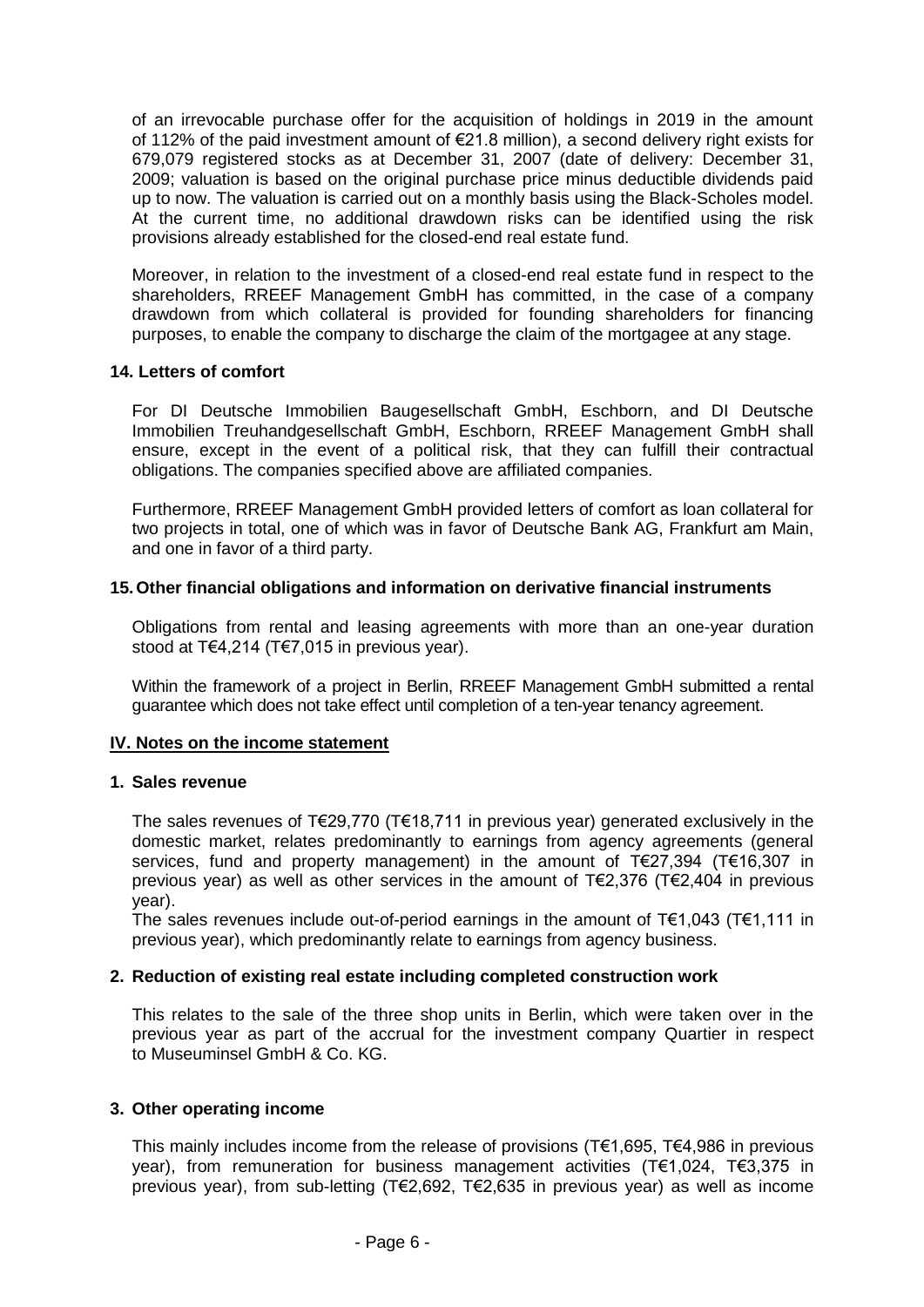from the revaluation of shares in affiliated companies in the amount of T€3,837 (T€6,516 in previous year). Profits from accruals or mergers amount to T€95. Other operating income includes out-of-period income in the amount of T€312.

### **4. Expenditure for purchased services**

Expenditure for purchased services in the amount of T€2,034 (T€2,539 in previous year) mainly includes agency fees of T€1,955 (T€2,433 in previous year) as well brokerage commission of T€23 (T€38 in previous year).

The agency fees include reimbursements to RREEF Investment GmbH, which relate to commercial and technical property management for property companies.

Expenditure for purchased services includes out-of-period expenditure in the amount of T€42.

### **5. Depreciation of assets of current assets**

The depreciation of assets of current assets mainly relates to the property fund DB Immobilienfonds Mainz-Kästrich GmbH Co. KG, Eschborn (T€882).

Depreciation was also carried out on a shareholder loan (T€497, T€8,876 in previous year).

#### **6. Other operating expenditure**

Other operating expenditure in the amount of T€27,880 (T€27,350 in previous year) includes, for example, legal and consulting fees of T€1,505 (T€1,753 in previous year), advertising and travel expenses of T€950 (T€872 in previous year), building and real estate expenditure of T€4,470 (T€5,089 in previous year), fees for fixtures and fittings of T€417 (T€262 in previous year), expenditure for agency business of T€4,033 (T€1,294 in previous year), internal services of T€5,581 (T€4,972 in previous year), and losses from accruals or mergers in the amount of T€34 (T€1,086 in previous year).

The other operating expenditure includes out-of-period expenditure in the amount of T€362.

### **7. Income from holdings and profit-transfer agreements**

Income from holdings in the amount of T€11,705 (T€2,138 in previous year) includes a dividend payment in the year under report relating to the holding in Deutsche Grundbesitz-Beteiligungsgesellschaft Dr. Rühl & Co. - Anlagefonds 1- KG i.L., Eschborn, in the amount of T€11,568.

A profit-transfer agreement exists between RREEF Management GmbH and Deutsche Immobilien Treuhandgesellschaft mbH, RREEF Investment GmbH, Deutsche Grundbesitz-Anlagegesellschaft GmbH, Eschborn, and as at January 1, 2006, RREEF Spezial Invest GmbH. Consequently, RREEF Management GmbH, Eschborn returned an overall result in the amount of T€30,155 (T€37,539 in previous year).

### **8. Depreciation of financial assets**

Depreciation of financial assets totaled T€2,872 (T€15,162 in previous year), for DI Deutsche Immobilien Baugesellschaft mbH (T€679), for the real estate funds "Vierte bis Sechste DB Immobilienfonds Beta Dr. Rühl KG, Eschborn (T€1,143), and for the valuation of fund shares for the fulfillment of pension obligations towards employees and pensioners (T€1,050).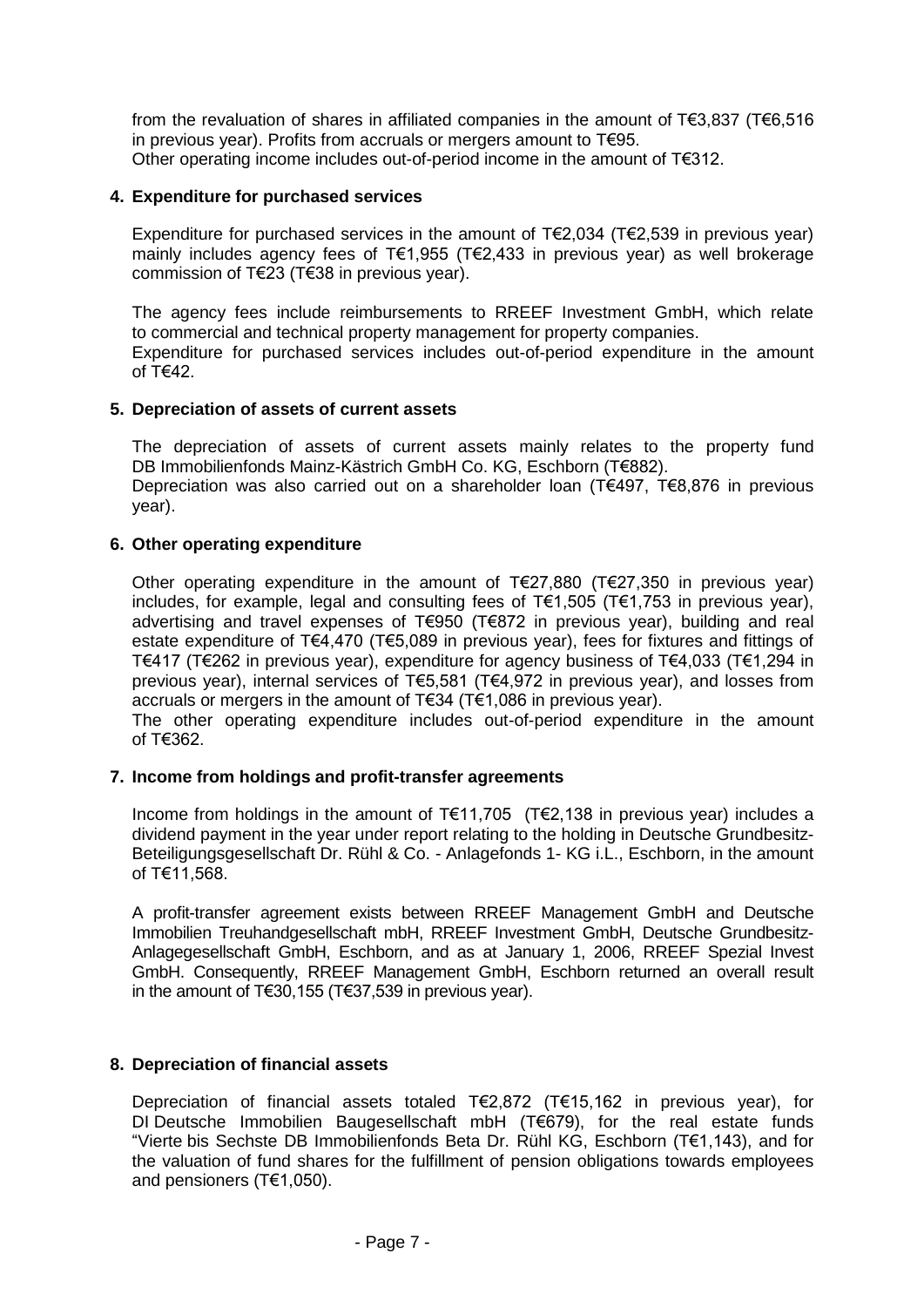#### **9. Expenditure from assumption of losses**

A profit-transfer agreement exists between RREEF Management GmbH and the investment company DEGRU Zweite Beteiligungsgesellschaft mbH, Eschborn. Consequently, RREEF Management GmbH, Eschborn returned a loss in the amount of T€3 (T€2,979 in previous year).

In the previous year, in contrast to the year under report, expenditure from assumptions of losses of DB Grundbesitz-Entwicklungs GmbH stood at T€2,976.

#### **V. Other information**

#### **Employees**

The average number of active employees during the business year was 102 (95 in previous year). This figure broke down as follows:

- 51 female employees
- 51 male employees

#### **Remuneration of the board of management**

The total remuneration granted to the board of management for the activities performed during the business year amount to T€1,586 (T€3,757 in previous year).

Pension payments to former members of the board of management amount to T€74 (T€72 in previous year). In total, T€4,405 has been set aside for the pension obligations of former members of the board of management and their survivors.

#### **Corporate bodies of RREEF Management GmbH**

#### **Board of management:**

Holger Naumann

Dr. Hermann Wüstefeld - Since 1/15/2007-

Thomas Schneider - Since 9/1/2007-

Stephen Shaw - Since 11/8/2007-

Helmut Ullrich - Since 7/31/2007-

#### **Parent company**

Deutsche Bank AG, Frankfurt am Main is the sole shareholder of RREEF Management GmbH, Eschborn. In accordance with § 340i of the HGB and in combination with the regulations set out in Article 57 clause 1 No. 2 of the EGHGB (German commercial code introductory law) and Article 4 of Directive (EG) No. 1606/2002 of the European Parliament and the Council dated July 19, 2002 in relation to the use of international accounting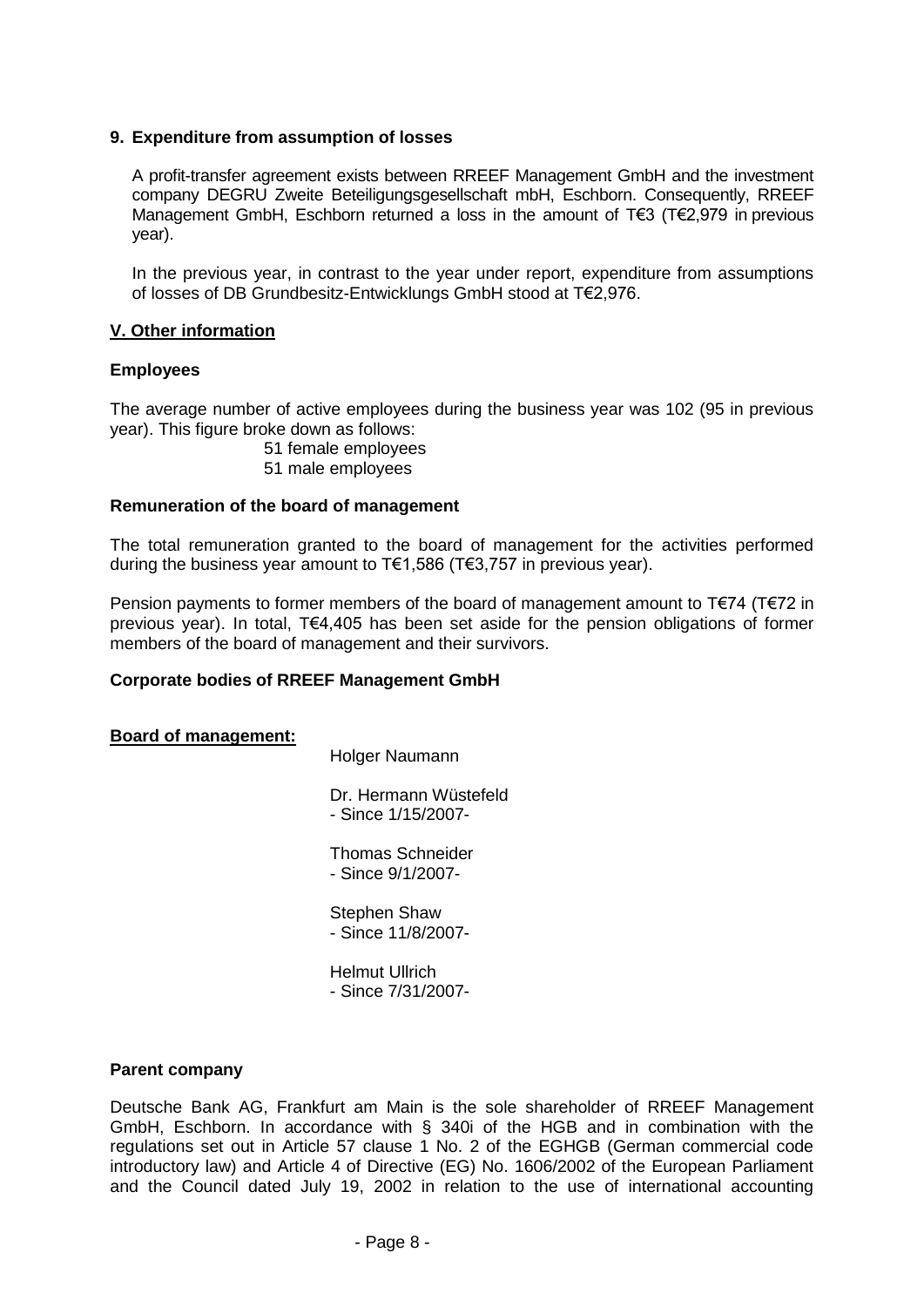standards (ABI. EC No. Line 243 Page 1), it has prepared a consolidated financial statement in accordance with International Financial Reporting Standards (IFRS), in which our company is involved in an exonerating capacity. The consolidated financial statement will be published in the electronic Bundesanzeiger (Federal Gazette).

Eschborn, February 26, 2008

# **Board of management**

Holger Naumann **Dr. Hermann Wüstefeld** 

Thomas Schneider Stephen Shaw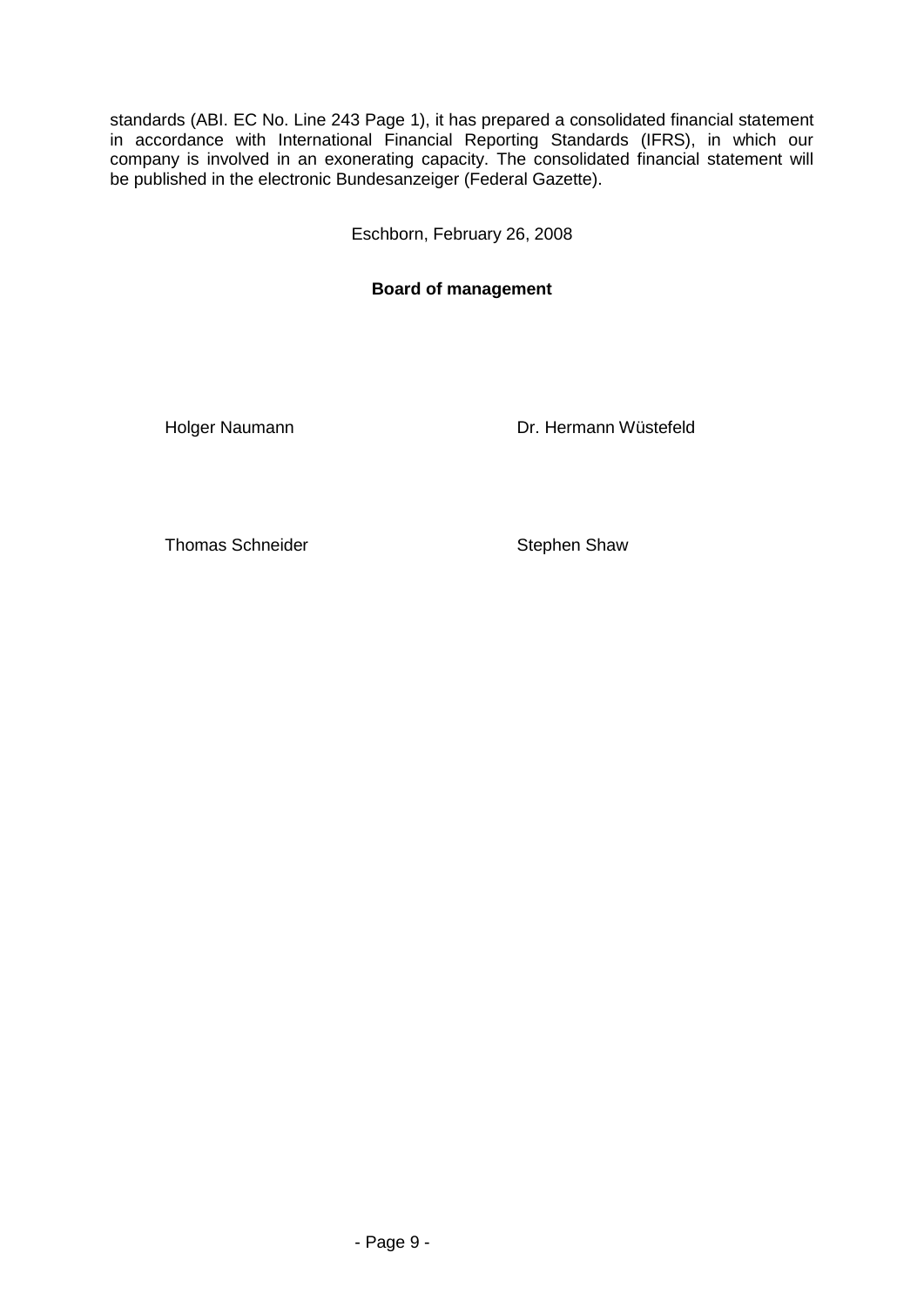#### **Development of the fixed assets of RREEF Management GmbH, Eschborn (formerly DB Real Estate Management GmbH, Eschborn)**

|                                        | Purchase or production costs |                  |                   |               |                |  |
|----------------------------------------|------------------------------|------------------|-------------------|---------------|----------------|--|
|                                        | Brought forward              |                  |                   |               | As at:         |  |
|                                        | 1/1/2007                     | <b>Additions</b> | Transfer bookings | Disposals     | 12/31/2007     |  |
|                                        | €                            | €                |                   | €             | €              |  |
| I. Intangible assets                   |                              |                  |                   |               |                |  |
| Licenses and similar rights and values | 1,766,927.87                 | 0.00             | 0.00              | 0.00          | 1,766,927.87   |  |
|                                        | 1,766,927.87                 | 0.00             | 0.00              | 0.00          | 1,766,927.87   |  |
| II. Tangible assets                    |                              |                  |                   |               |                |  |
| 1. Buildings on external sites         | 4,822,531.65                 | 0.00             | 0.00              | 0.00          | 4,822,531.65   |  |
| 2. Fixtures and fittings               | 6,268,801.16                 | 5,122.30         | 0.00              | 723,726.99    | 5,550,196.47   |  |
|                                        | 11,091,332.81                | 5,122.30         | 0.00              | 723,726.99    | 10,372,728.12  |  |
| III. Financial assets                  |                              |                  |                   |               |                |  |
| 1. Shares in affiliated companies      | 177,523,562.41               | 793,473.56       | 0.00              | 12,743,445.61 | 165,573,590.36 |  |
| 2. Holdings                            | 508,436.47                   | 19,701.00        | 0.00              | 307,997.62    | 220,139.85     |  |
| 3. Fixed asset securities              | 14,705,534.00                | 2,458,315.40     | 0.00              | 442,530.58    | 16,721,318.82  |  |
|                                        | 192,737,532.88               | 3,271,489.96     | 0.00              | 13,493,973.81 | 182,515,049.03 |  |
| <b>Total fixed assets</b>              | 205,595,793.56               | 3,276,612.26     | 0.00              | 14,217,700.80 | 194,654,705.02 |  |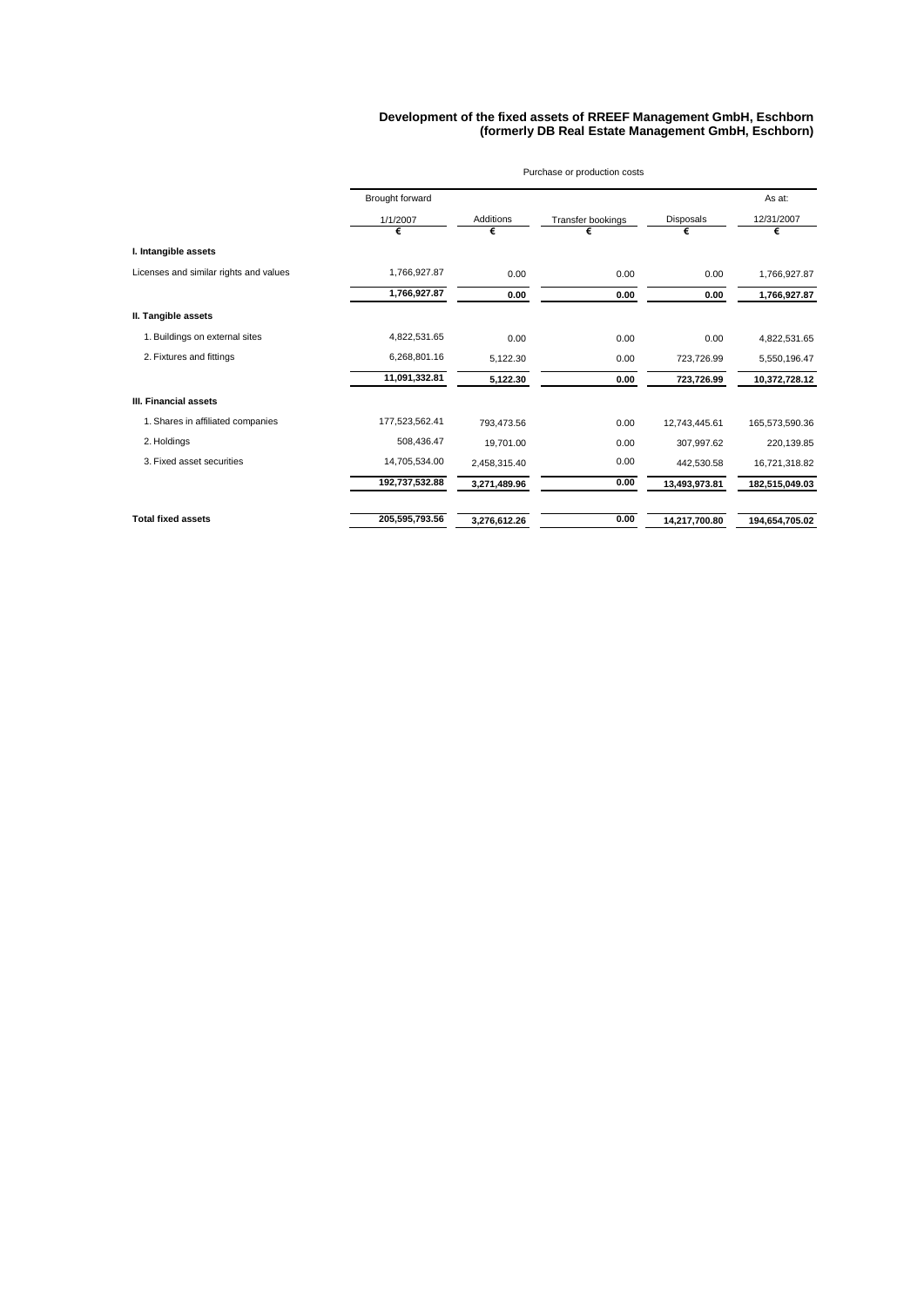#### **As at December 31, 2007**

|                                  |                                              | Depreciation:                         |                        |                |                           | Book value      |                 |
|----------------------------------|----------------------------------------------|---------------------------------------|------------------------|----------------|---------------------------|-----------------|-----------------|
| Brought forward<br>1/1/2007<br>€ | <b>Revaluations</b><br>in business year<br>€ | Depreciation<br>in business year<br>€ | Transfer bookings<br>€ | Disposals<br>€ | As at:<br>12/31/2007<br>€ | 12/31/2007<br>€ | 12/31/2006<br>€ |
| 1,766,579.32                     | 0.00                                         | 190.49                                | 0.00                   | 0.00           | 1,766,769.81              | 158.06          | 348.55          |
| 1,766,579.32                     | 0.00                                         | 190.49                                | 0.00                   | 0.00           | 1,766,769.81              | 158.06          | 348.55          |
| 3,755,820.33                     | 0.00                                         | 551,062.10                            | 0.00                   | 0.00           | 4,306,882.43              | 515,649.22      | 1,066,711.32    |
| 5,610,763.30                     | 0.00                                         | 169,080.01                            |                        | 722,891.43     | 5,056,951.88              | 493,244.59      | 658,037.86      |
| 9,366,583.63                     | 0.00                                         | 720,142.11                            | 0.00                   | 722,891.43     | 9,363,834.31              | 1,008,893.81    | 1,724,749.18    |
| 105,826,072.82                   | 3,836,968.61                                 | 1,821,613.05                          | 0.00                   | 8,141,359.37   | 95,669,357.89             | 69,904,232.47   | 71,697,489.59   |
| 86,827.11                        | 0.00                                         | 0.00                                  | 0.00                   | 0.00           | 86,827.11                 | 133,312.74      | 421,609.36      |
| 160,388.40                       | 0.00                                         | 1,050,182.72                          | 0.00                   | 4,545.58       | 1,206,025.54              | 15,515,293.28   | 14,545,145.60   |
| 106,073,288.33                   | 3,836,968.61                                 | 2,871,795.77                          | 0.00                   | 8,145,904.95   | 96,962,210.54             | 85,552,838.49   | 86,664,244.55   |
| 117,206,451.28                   | 3,836,968.61                                 | 3,592,128.37                          | 0.00                   | 8,868,796.38   | 108,092,814.66            | 86,561,890.36   | 88,389,342.28   |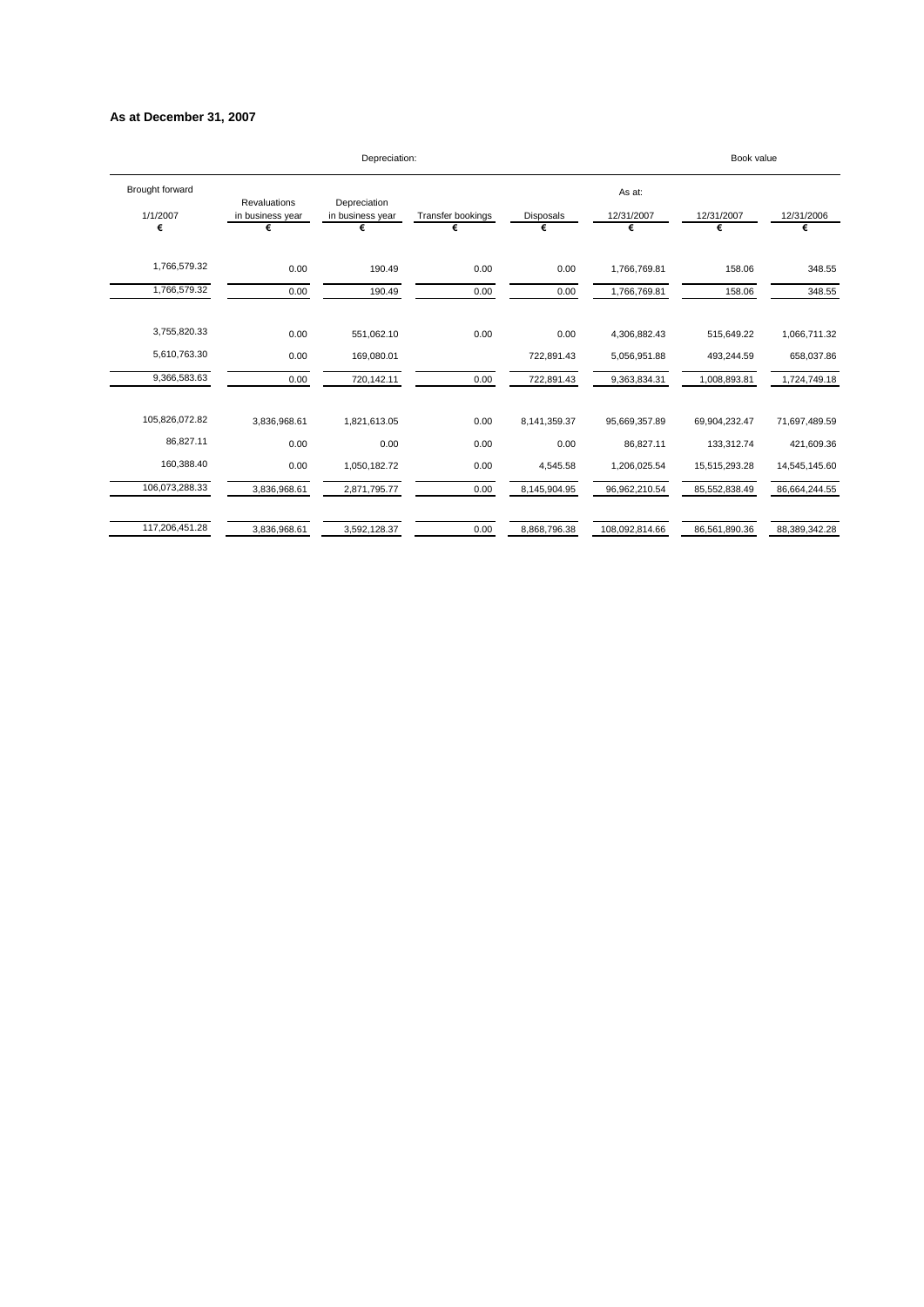#### **Shareholdings of RREEF Management GmbH as at 12/31/2007 in accordance with § 285 No. 11 of the HGB**

|    |                                                                                                  | Total indirect share of<br>capital in % |                          |            | Equity<br>capital in<br>thousands | Year-end<br>results in<br>thousands * |
|----|--------------------------------------------------------------------------------------------------|-----------------------------------------|--------------------------|------------|-----------------------------------|---------------------------------------|
|    | 1. Affiliated companies                                                                          |                                         |                          |            |                                   |                                       |
| 1. | 5000 Yonge Street Toronto Inc., Toronto                                                          | 100.00                                  | 100.00                   | CAD        | 0                                 | 0                                     |
| 2. | AV America Grundbesitzverwaltungsgesellschaft GmbH, Frankfurt am Main                            | 75.00                                   | $\sim$                   | <b>EUR</b> | 82                                | 0                                     |
| 3. | BC 140 Ingatlanbefektetesi Korlätolt Felelössegü Tärsasäg, Budapest                              | 100.00                                  | 100.00                   | <b>HUF</b> | 1.086                             | $-362$                                |
| 4. | DB Immobilienfonds Noba Dr. Juncker KG, Eschborn                                                 | 100.00                                  | 100.00                   | <b>EUR</b> | 1.917                             | 1.720                                 |
| 5. | DB Immobilienfonds Rho Dr. Juncker KG. Eschborn                                                  | 100.00                                  | $\sim$                   | <b>EUR</b> | 1,309                             | -5                                    |
| 6. | DB Immobilienfonds Wohnanlage Mainz-Kästrich GmbH & Co. KG, Eschborn                             | 100.00                                  | 7.00                     | <b>EUR</b> | 34                                | $-194$                                |
| 7. | DB Real Estate CANADAINVEST 1 Inc. Toronto                                                       | 100.00                                  | 100.00                   | CAD        | $-2$                              | $-1$                                  |
| 8. | RREEF Investment GmbH, Eschborn                                                                  | 99.90                                   | $\sim$                   | <b>EUR</b> | 16,636                            | 0                                     |
| 9. | RREEF Spezial Invest GmbH, Eschborn                                                              | 100.00                                  | 40.00                    | <b>EUR</b> | 7,364                             | 0                                     |
|    | 10. DB Real Estate Spezial Invest Portugal - Sociedade Imobiliaria Unipessoal, LdA, Lisbon       | 100.00                                  | 100.00                   | <b>EUR</b> | 5                                 | -3                                    |
|    | 11. DEGRU Erste Beteiligungsgesellschaft mbH, Eschborn                                           | 100.00                                  | ٠                        | <b>EUR</b> | 6,155                             | 5,336                                 |
|    | 12. DEGRU Zweite Beteiligungsgesellschaft mbH, Eschborn, Germany                                 | 100.00                                  | $\overline{\phantom{a}}$ | <b>EUR</b> | 24                                | $\mathbf 0$                           |
|    | 13. Deutsche Bank Realty Advisors Inc., New York                                                 | 100.00                                  | $\overline{\phantom{a}}$ | <b>USD</b> | 154                               | 910                                   |
|    | 14. Deutsche Gesellschaft für Immobilienanlagen "America" GmbH, Bad Homburg v.d.H. i.L.          | 75.00                                   | $\overline{\phantom{a}}$ | <b>EUR</b> | 248                               | $\mathbf 0$                           |
|    | 15. Deutsche Grundbesitz-Anlagegesellschaft GmbH, Eschborn                                       | 99.90                                   |                          | <b>EUR</b> | 1,935                             | 0                                     |
|    | 16. Deutsche Grundbesitz Beteiligungsgesellschaft GmbH, Eschborn                                 | 100.00                                  | $\overline{\phantom{a}}$ | <b>EUR</b> | 109                               | 21                                    |
|    | 17. DI Deutsche Immobilien Baugesellschaft GmbH & Co. Vermietungs KG, Eschborn                   | 100.00                                  | 90.00                    | <b>EUR</b> | 1,979                             | 1,685                                 |
|    | 18. DI Deutsche Immobilien Baugesellschaft GmbH, Eschborn                                        | 100.00                                  | ٠                        | <b>EUR</b> | 2.491                             | 1,826                                 |
|    | 19. DI Deutsche Immobilien Treuhandgesellschaft GmbH, Eschborn                                   | 100.00                                  | $\blacksquare$           | <b>EUR</b> | 310                               | $\mathbf 0$                           |
|    | 20. Dritte DB Immobilienfonds Beta Dr. Rühl KG, Eschborn                                         | 94.20                                   | ٠                        | <b>EUR</b> | $-215$                            | 522                                   |
|    | 21. Erste DB Immobilienfonds Beta Dr. Rühl KG, Eschborn                                          | 94.20                                   | $\overline{\phantom{a}}$ | <b>EUR</b> | $-791$                            | 388                                   |
|    | 22. FLORLA Beteiligungsgesellschaft GmbH, Eschborn                                               | 100.00                                  | $\blacksquare$           | <b>EUR</b> | 561                               | 123                                   |
|    | 23. Fünfte DB Immobilienfonds Beta Dr. Rühl KG, Eschborn                                         | 94.20                                   | $\overline{\phantom{a}}$ | <b>EUR</b> | $-1,055$                          | 601                                   |
|    | 24. gi-Verwaltungsgesellschaft GmbH, Eschborn                                                    | 100.00                                  | 100.00                   | <b>EUR</b> | 32                                | 2                                     |
|    | 25. IB Associate LLC, New York                                                                   | 100.00                                  | 100.00                   | <b>USD</b> | $\mathbf 0$                       | 0                                     |
|    | 26. IC Associate LLC, Delaware                                                                   | 100.00                                  | 100.00                   | <b>USD</b> | $-16$                             | $-2$                                  |
|    | 27. IC Chicago Associates LLC, Wilmington                                                        | 100.00                                  | 100.00                   | <b>USD</b> | 767                               | 0                                     |
|    | 28. IMM Associate LLC, New York                                                                  | 100.00                                  | 100.00                   | <b>USD</b> | 2,019                             | 347                                   |
|    | 29. JADE Residential Property AG, Eschborn                                                       | 100.00                                  | ۰.                       | <b>EUR</b> | 9,795                             | 339                                   |
|    | 30. JG Japan Grundbesitzverwaltungsgesellschaft GmbH, Eschborn                                   | 100.00                                  | $\sim$                   | <b>EUR</b> | 67                                | 2                                     |
|    | 31. Metropol 2 Prag KG, Eschborn                                                                 | 100.00                                  | 100.00                   | <b>EUR</b> | $-3$                              | $-2$                                  |
|    | 32. ONW Chicago LLC, Wilmington                                                                  | 100.00                                  | 100.00                   | <b>USD</b> | 268                               | 13                                    |
|    | 33. PT Deutsche Real Estate Indonesia, Jakarta                                                   | 70.00                                   | $\blacksquare$           | <b>USD</b> | 7,739                             | $-493$                                |
|    | 34. Sechste DB Immobilienfonds Beta Dr. Rühl KG, Eschborn                                        | 100.00                                  | $\overline{\phantom{a}}$ | <b>EUR</b> | 529                               | $-372$                                |
|    | 35. Vierte DB Immobilienfonds Beta Dr. Rühl KG, Eschborn                                         | 94.20                                   |                          | <b>EUR</b> | $-583$                            | 307                                   |
|    | 36. Zweite DB Immobilienfonds Beta Dr. Rühl KG, Eschborn                                         | 94.20                                   | ٠                        | <b>EUR</b> | $-508$                            | 281                                   |
|    | 2. Holdings                                                                                      |                                         |                          |            |                                   |                                       |
| 1. | Bürozentrum Frankfurter Allee (Lichtenberg) Anders & Co. KG, Hamburg                             | 33.30                                   | 33.30                    | <b>EUR</b> | 476                               | $-126$                                |
| 2. | Deutsche Grundbesitz-Beteiligungsgesellschaft Dr. Rühl & Co. - Anlagefonds 1 - KG i.L., Eschborn | 35.46                                   |                          | <b>EUR</b> | $\mathbf 0$                       | 200.442                               |
| 3. | Deutsche Grundbesitz-Beteiligungsgesellschaft Dr. Rühl & Co. Anlagefonds 21                      | 23.73                                   | 23.73                    | <b>EUR</b> | 1,598                             | 294                                   |
|    | Verwaltungsgebäude Stuttgart-Möhringen- KG, Frankfurt am Main                                    |                                         |                          |            |                                   |                                       |
| 4. | GbR Deutsche Grundbesitz Management GmbH / Kajima Development (Deutschland) GmbH,                | 50.00                                   | ٠                        | <b>EUR</b> | 125                               | 0                                     |
|    | Frankfurt am Main                                                                                |                                         |                          |            |                                   |                                       |
|    | 5. P. F. A. B. Passage Frankfurter Allee Betriebsgesellschaft GmbH, Berlin                       | 22.20                                   | 22.20                    | <b>EUR</b> | 138                               | 10                                    |
| 6. | WohnBauEntwicklungsgesellschaft München-Haidhausen mbH & Co. KG, Eschborn                        | 33.33                                   |                          | <b>EUR</b> | 1,016                             | $-25$                                 |
| 7. | WohnBauEntwicklungsgesellschaft München-Haidhausen Verwaltungs GmbH, Eschborn                    | 33.33                                   | ٠                        | <b>EUR</b> | 61                                | 4                                     |
|    |                                                                                                  |                                         |                          |            |                                   |                                       |

#### **Shareholdings of RREEF Management GmbH as at 12/31/2007 in accordance with §285 No. 11a of the HGB**

1. GbR Deutsche Grundbesitz Management GmbH / Kajima Development (Deutschland) GmbH, Frankfurt am Main 2. DEBEKO Immobilien GmbH & Co Grundbesitz OHG, Eschborn,

\* Most recently available year-end results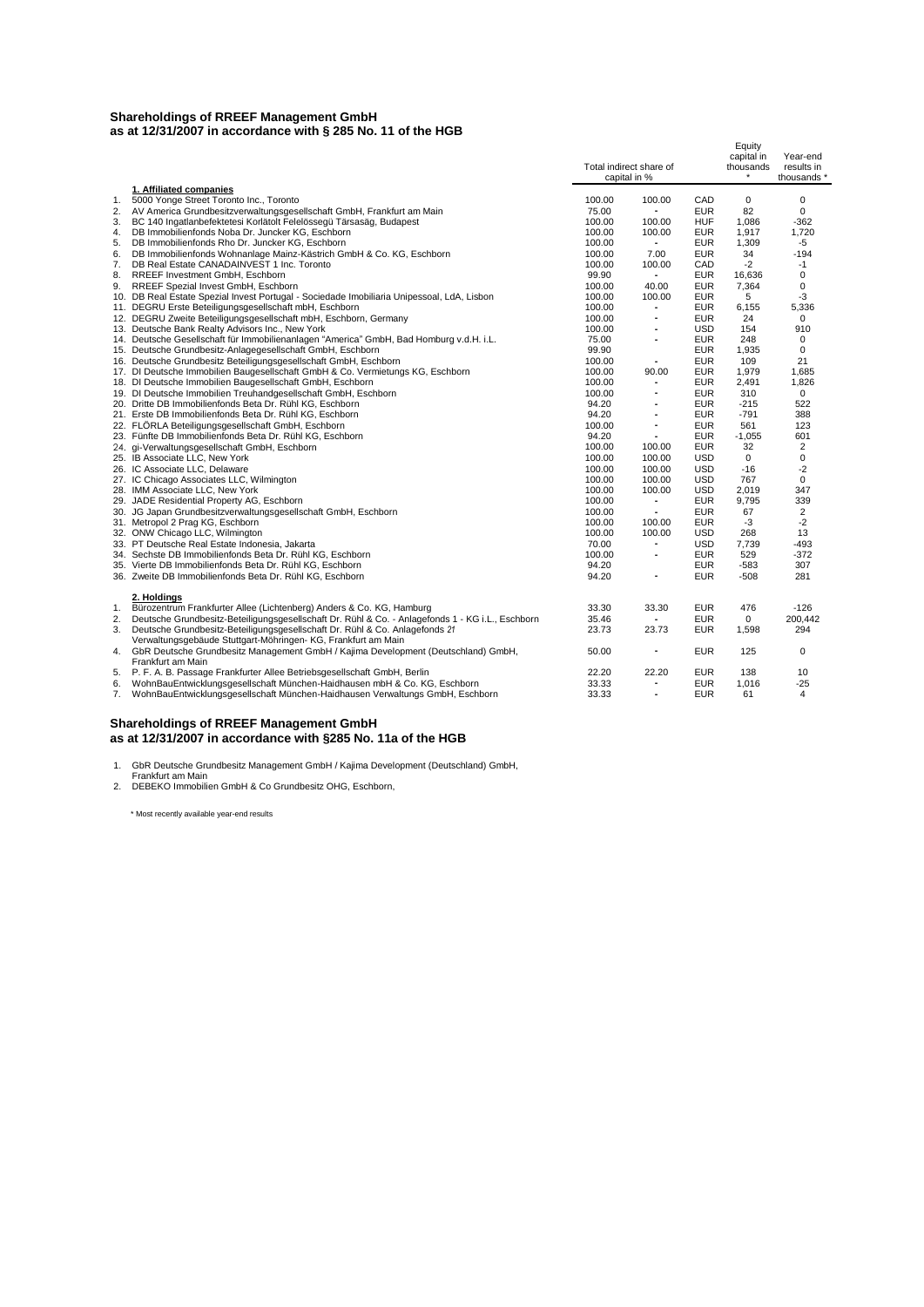# **Management report of RREEF Management GmbH for the 2007 business year**

# **1. General business conditions**

# **1.1 General information about the company**

RREEF Management GmbH, Eschborn, operating under "DB Real Estate Management GmbH" up to July 6, 2007, (hereinafter "REM"), is part of the RREEF Alternative Investments corporate unit of the Deutsche Bank Group. With more than 1,450 employees in 15 countries across four continents, and with managed fixed assets of approximately  $\epsilon$ 65.2 billion (including private equity), RREEF Alternative Investments is today one of the largest real estate investment and infrastructure management companies operating in this business area worldwide.

In this respect, REM acts in the capacity of manager of closed-end real estate funds in Germany for domestic investors and in its capacity of holding company, they offer the extensive range of activities of their subsidiaries for domestic real estate investors.

The sole shareholder of REM is Deutsche Bank AG, Frankfurt am Main, with which there is a profit and loss transfer agreement.

# **1.2 Main areas of business**

The subsidiaries RREEF Investment GmbH, formerly DB Real Estate Investment GmbH (hereinafter "REI") and RREEF Spezial Invest GmbH, formerly DB Real Estate Spezial Invest GmbH (hereinafter "RESI") together manage total assets in the amount of €8.6 billion (€8.9 billion in previous year). REI manages the open-ended "grundbesitz europa" (formerly "grundbesitz invest") and "grundbesitz global" real estate funds. In total, RESI manages 5 special funds for institutional investors. In 2007, RESI received two new mandates to set up special funds.

# **1.3 Organizational measures**

With the transfer of the Legal, Human Resources, Fund Accounting, Compliance, and Business Management divisions from REI to REM, internal service functions were concentrated at REM in 2007.

# **1.4 Development of the industry as a whole**

The development of the global economy was positive in 2007. Gross domestic product (GDP) grew by around 5.1% in 2007 (5.4% in 2006). However, the crisis in the financial and real estate markets in the US had already begun to have an impact on the world's major economies. In Europe, the growth figures of the previous year were no longer achieved, although GDP growth was still robust at around 2.6%. A further decline in GDP growth is anticipated in 2008.

The global office real estate market still showed growth in 2007. Increasing demand led the top rents to continue rising in almost all locations. Rental growth in many markets is expected to be somewhat lower in 2008. In some markets, there is a risk of a trend reversal in rent development.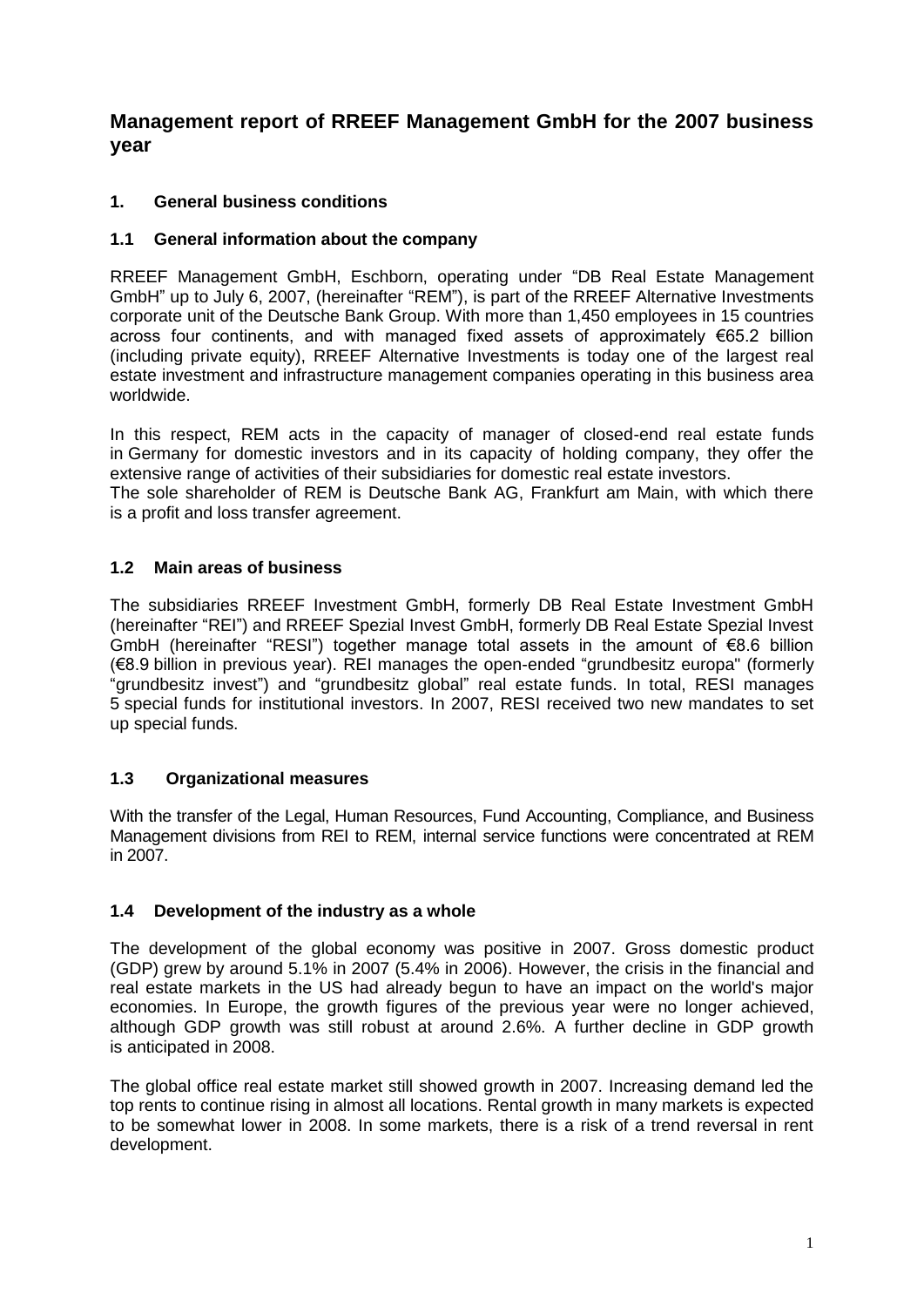The European retail trade performed well in 2007. The positive economic development led to an increase in consumption. In the coming years up to 2011, a further positive development is expected, while in some markets the high construction volumes for shopping centers could restrict growth prospects.

The investment market was characterized by further increasing real estate prices and strong turnover in the first half of 2007. However, the financial and real estate crisis led to distortions in the second half of the year. As a consequence, real estate prices have been hit, particularly in less favorable locations. Great Britain was affected the most. It is too early to say whether this is a medium-term problem or a more long-term structural crisis. Similarly, it is not yet possible to determine the impact of this on business activities over the coming years.

# **2. Business development**

In the context of the active management of closed-end real estate funds, the development of the market for the various real estate locations was carefully analyzed, for individual funds. The analysis results, together with recommended actions, were communicated to the investors. As a result, four funds sold their real estate or real estate holdings in 2007. In the case of three others, the sale was concluded by the investors in the year under report and the sales process was initiated.

# **2.1 Earnings situation**

Management is satisfied with the results for the business year. The result obtained exceeded expectations. In the context of its profit and loss transfer agreement, REM will pay €35.7 million (€5.7 million in previous year) to Deutsche Bank AG.

The result of the year under report was mainly characterized by one-off effects and the result of profit-transfer agreements with subsidiaries, which, in the year under report, dropped by 12.8% to €30.2 million in comparison to the previous year. Investment income rose to €11.7 million (€2.1 million in previous year) in the year under report due to a one-off dividend payment in the context of the release of a closed-end real estate fund. Sales revenue rose by 57.8% to €29.5 million in comparison to the previous year. The increase mainly resulted from one-off fees from the release of closed-end real estate funds (€12.4 million). The decline in other operating income by 43.6% to €10.5 million is mainly due to reduced earnings from revaluations of both book values of holdings and the reversal of provisions.

In the year under report, depreciation of financial assets fell by  $\in$ 13.3 million (88.0%) to €1.8 million in comparison with the previous year. Depreciation of the assets of current assets fell by €6.5 million (72.6%) to €2.4 million. Interest paid dropped by €7.0 million  $(71.3%)$  to  $\epsilon$ 2.8 million in the year under report. A significant reason for this was the one-off effect resulting from the repayment of a third-party bank loan in the previous business year in the nominal amount of €57.5 million, which no longer applies, and the associated drop in interest charges. Personnel costs rose by 18.9% to €12.3 million in the year under report. The background for this is the transfer of REI employees in September as part of the process of expanding REM's function as a holding company. The average number of active employees during the 2007 business year was 102 (95 in previous year).

# **2.2 Financial situation**

The financial situation of REM is generally characterized by the financing of subsidiaries and the corresponding refinancing opportunities at Deutsche Bank AG.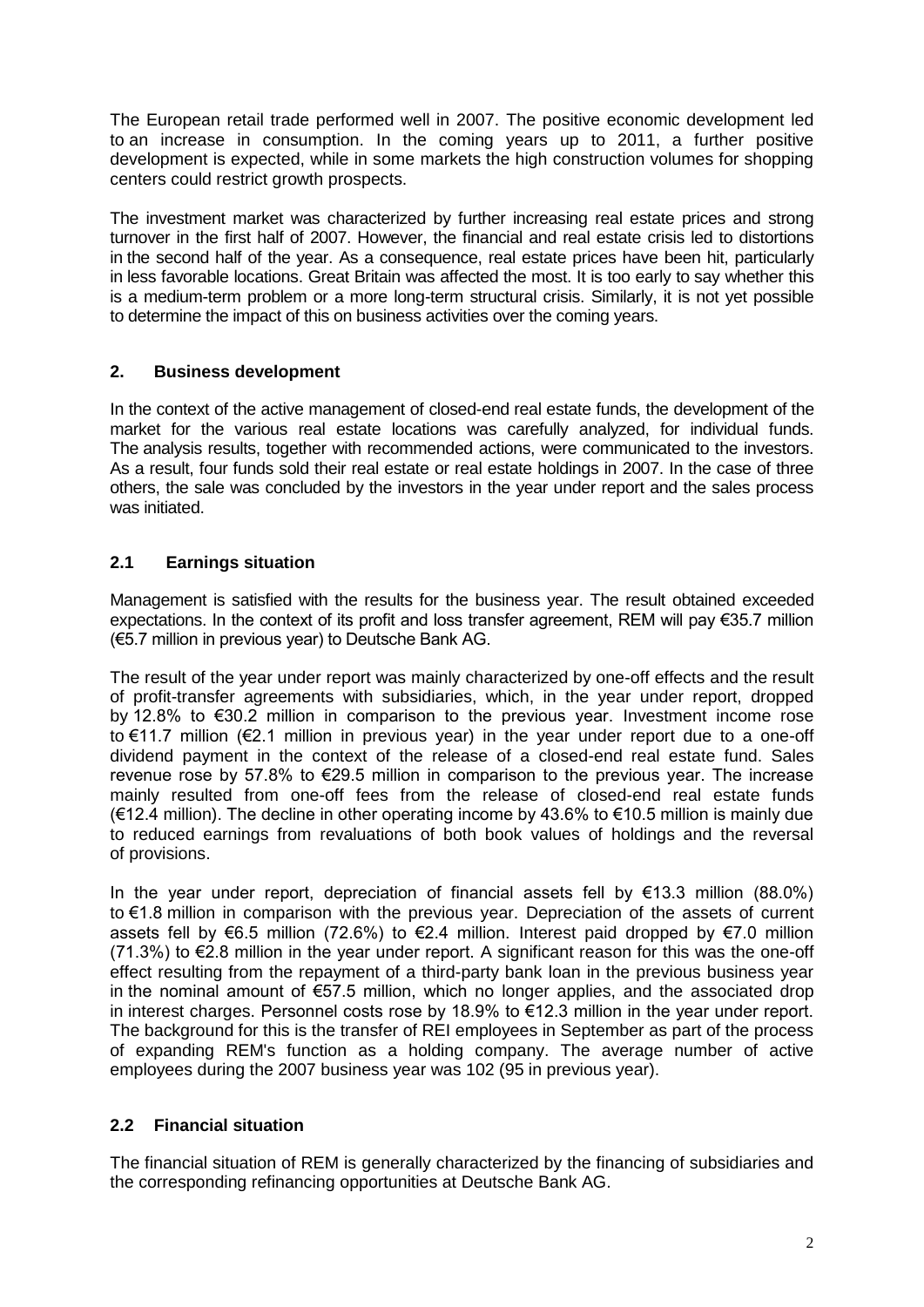As of 12/31/2007, REM has credit with financial institutions in the amount of  $\epsilon$ 77.7 million (€29.6 million in previous year). The increase in liquidity in the year under report predominantly results from business activities in 2007 and balanced receivables paid by affiliated companies.

# **2.3 Asset position**

With a balance sheet total which increased by  $€16.0$  million to  $€240.9$  million, the asset position of REM reflects its function as a holding company. As at the balance sheet date, the company's financial assets includes shares in affiliated companies and holdings in the amount of €70.0 million (€72.1 million in previous year). Its current assets includes shares in project companies in the amount of €10.3 million (€14.8 million in previous year).

REM has 50.9% financing (54.6% in previous year), corresponding to €122.7 million (€122.7 million in previous year), mainly through equity capital. Long-term third-party bank loans still existed at the end of the year under report in the amount of  $\epsilon$ 5.8 million (2.4%).

As at December 31, 2007, financial provision for market risks at REM amounted to €21.2 million. At the end of the year under report, there were no SWAP agreements in place for the hedging of currency or interest-rate risks.

Since the closure of the 2007 business year, there have been no significant business transactions entered into prior to the preparation of this management report that would have required a different presentation of the earnings, financial and net assets position. In the first two months of the 2008 business year, the net assets, financial, and earning situation have performed positively in accordance with plans.

### **2.4 Non-financial indicators**

Operating as a global network, RREEF Alternative Investments is one of the largest providers and managers of real estate investments worldwide*.* The company's involvement in this global platform led to synergy effects in its international business and in the management of funds during the business year.

### **2.5 Risk management/Risk report**

A neutral risk management approach is applied to all projects with regard to pre-costing and post-costing as well as risk monitoring. A computer-based risk management system is used for this purpose, which serves as a company-wide risk detection and risk evaluation system for REM and its affiliated subsidiaries. The results are documented in the bi-annual risk report which describes and evaluates all risks (market and operational risks).

Market and project risks are evaluated on the basis of three scenario analyses (business case, worst case, and "AAA" case) which are drawn up by Risk management. The risk provision is calculated according to business case. The worst case scenario describes the potential risks that could occur if significant, and still variable, parameters were to develop more negatively. The theoretical "AAA" case is derived from this estimation, and is used as the basis for calculating economic capital. Economic capital is the equity capital that is required to cover the risks of this scenario. As at December 31, 2007, economic capital from market risks of REM and its affiliated subsidiaries amounts €10.7 million.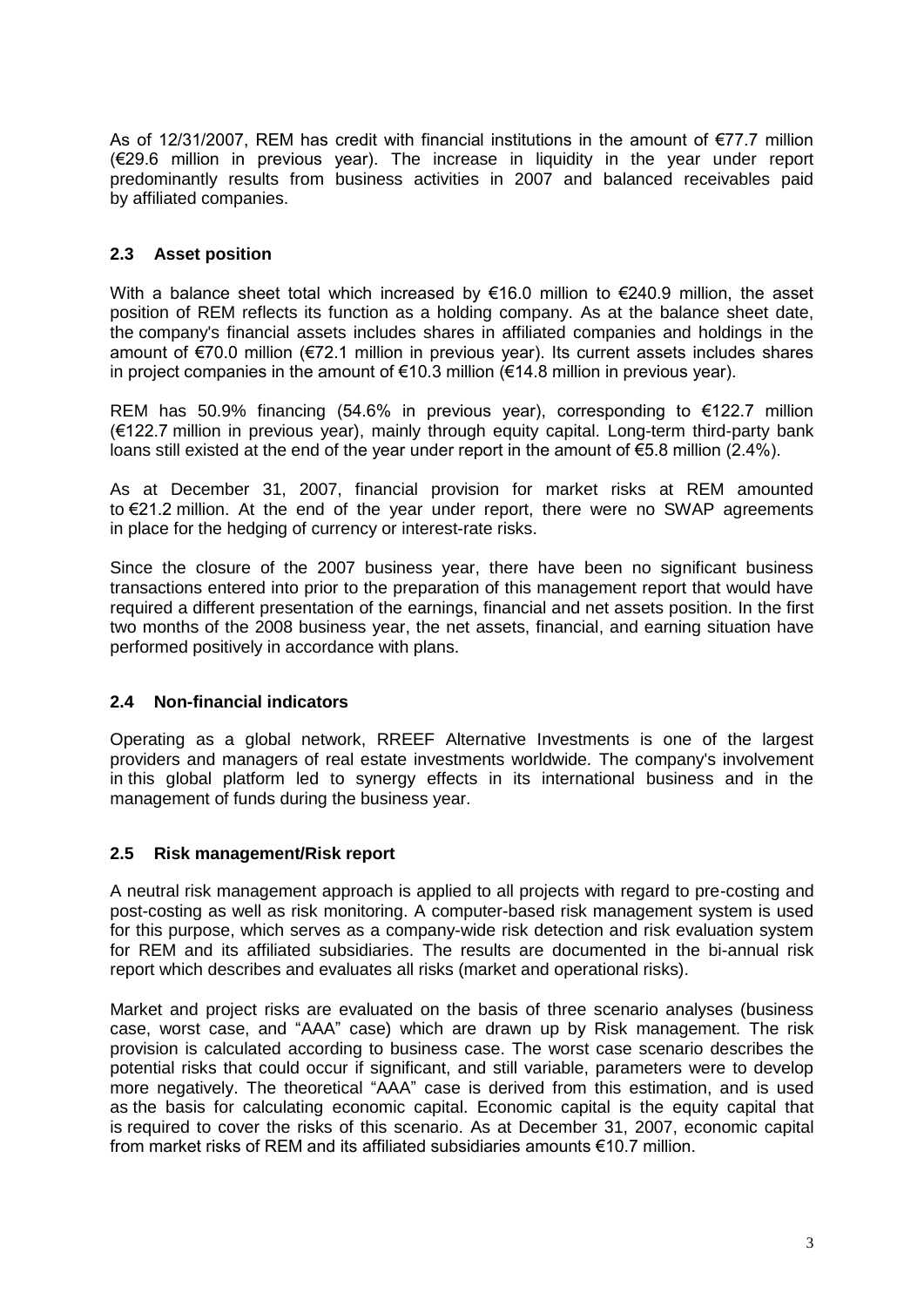The risk provision at REM-level increased by  $\epsilon$ 2.1 million to  $\epsilon$ 21.1 million in comparison with the previous year as a result of the revaluation of guarantees. For its affiliated subsidiaries, the risk provision dropped due to the termination of guarantee agreements. All market risks – mainly development risks, rental risks, and risks from delivery rights/exits – are recorded based on the agreed risk provision.

Operational risks (OR) are also identified, evaluated (economic capital as at 12/31/2007: €15.3 million), reported, dealt with, and monitored. Based on the Operational Risk Management Policy Group of Deutsche Bank AG, an OR Management Framework was introduced whereby a process is defined and corresponding OR tools are provided centrally. Specific risk management processes were also defined which address special crossfunctional risks.

There are currently no apparent risks that would threaten the existence of the company.

### **3 Outlook**

In the context of the active management of managed closed-end real estate funds, the developments in the real estate markets were further examined in order to present investors with alternative options and to enable them to respond to market changes.

The company continuously examines business processes with the aim of further improving efficiencies within the group and concentrating on core processes. As part of the initial results of this analysis, employees from the Sales division were transferred to an affiliate as at January 1, 2008.

We again expect to see a positive impact on results from one-off effects for the 2008 fiscal year. However, we assume that the one-off elements of the results will be lower than that for 2007. We anticipate significant opportunities arising from the growth of our REI and RESI subsidiaries in the coming years.

The business development of the REI subsidiary is primarily determined by the volume of managed fund assets as a basis of calculation for the current fund management fee and revenue from real estate transactions for the managed special real estate fund. Owing to the performance of the open-ended special "grundbesitz europa" and "grundbesitz global" real estate funds in comparison to the previous year and the investment strategies of the funds, the board of management of REI expects the earnings situation of the company to show respectable growth over the coming years.

In the context of strategic planning, the board of management of RESI intends to invest based on the outstanding capital commitments and to issue further special funds. Assets under management should be increased significantly and the company's dependence on individual products should be reduced. In accordance with the manageable start-up costs of these strategic initiatives, the risks are limited to investor acquisition and market-side availability of suitable real estate. The board of management assumes that a medium-term growth in earnings will result from these initiatives and that the earnings situation of the company will develop adequately over the coming years.

Overall, we anticipate satisfactory results for the 2008 fiscal year, with a fall in earnings in comparison to the previous year.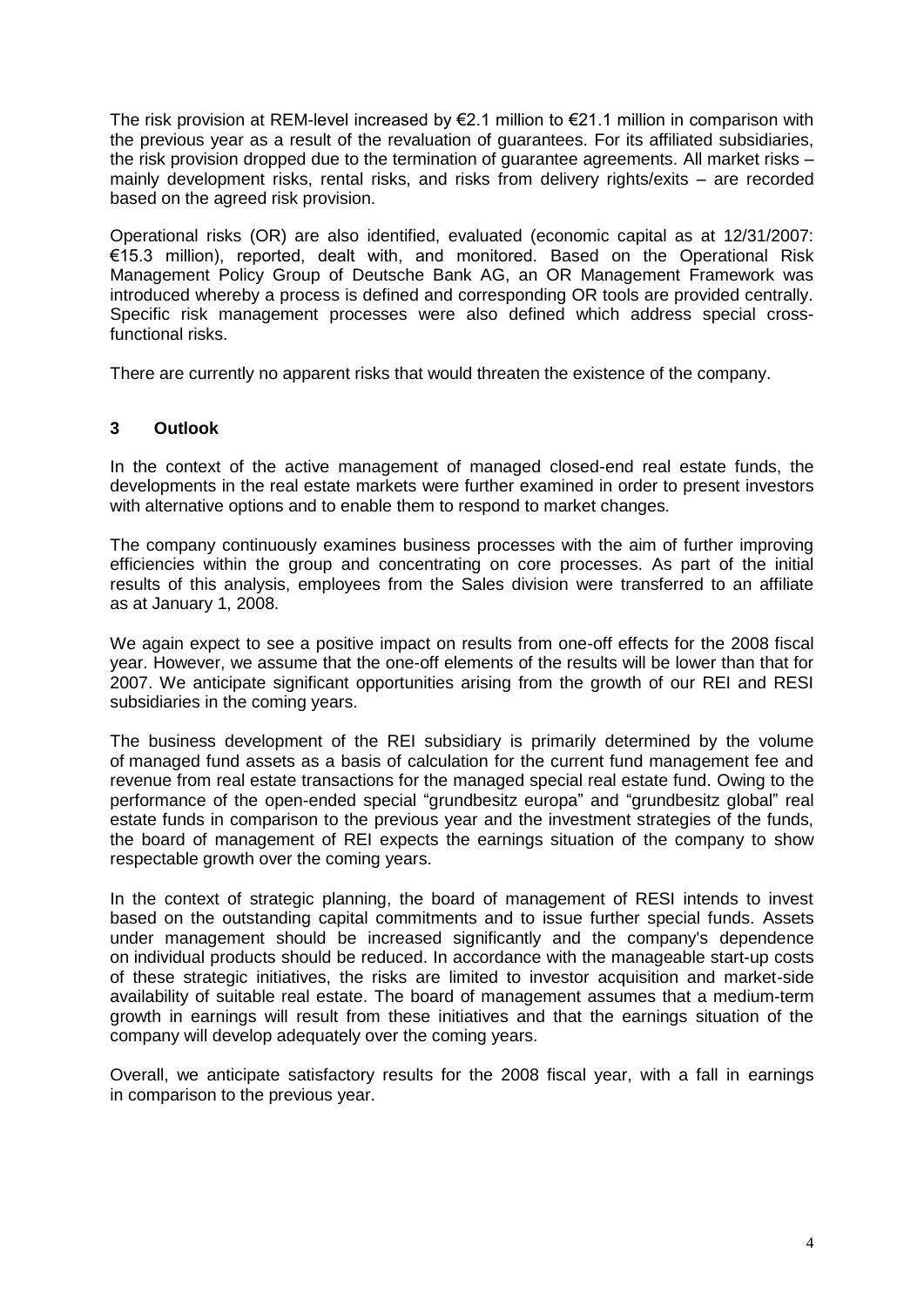Eschborn, Germany, February 26, 2008

Board of management

Holger Naumann Dr. Herrmann Wüstefeld Thomas Schneider Stephen Shaw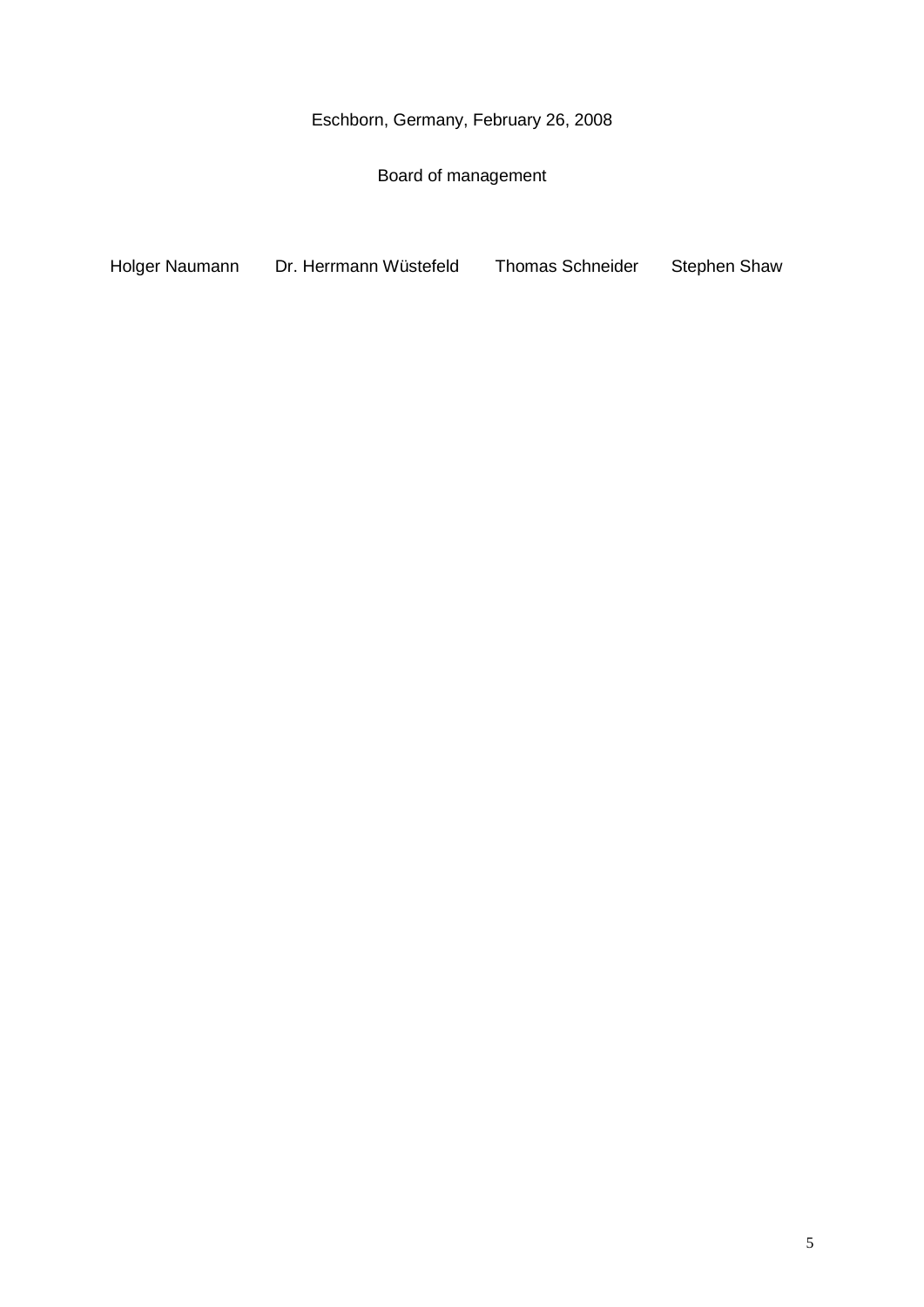# Auditor's report

We have audited the annual financial statement, comprising the balance sheet, the income statement and notes to the financial statements – including the bookkeeping system and management report of RREEF Management GmbH Germany (DB Real Estate Management GmbH up to July 6, 2007) for the business year from January 1 to December 31, 2007. The maintenance of the books and records and the preparation of the annual financial statements and management report in accordance with German commercial law (and supplementary provision of the shareholder agreement/articles of incorporation) are the responsibility of the Company's management. Our responsibility is to express an opinion on the annual financial statements, together with the bookkeeping system, and the management report based on our audit.

We conducted our audit of the annual financial statements in accordance with §317 HGB ["Handelsgesetzbuch": "German Commercial Code"] and generally accepted German standards for the audit of financial statements promulgated by the "Institut der Wirtschaftsprüfer" (Institute of Public Auditors in Germany] (IDW). Those standards require that we plan and perform the audit such that misstatements materially affecting the presentation of the net assets, financial position and results of operations in the annual financial statement in accordance with the [German] principles of proper accounting and in the management report are detected with reasonable assurance. With the determination of audit actions, the knowledge about the business activity and the economic and legal environment of the company as well as the expectations of possible errors are considered. The effectiveness of the accounting-related internal control system and the evidence supporting the disclosures in the books and records, the annual financial statements and the management report are examined primarily on a test basis within the framework of the audit. The audit includes assessing the accounting principles used and significant estimates made by management, as well as evaluating the overall presentation of the annual financial statements and management report. We believe that our audit provides a reasonable basis for our opinion.

Our audit has not led to any reservation.